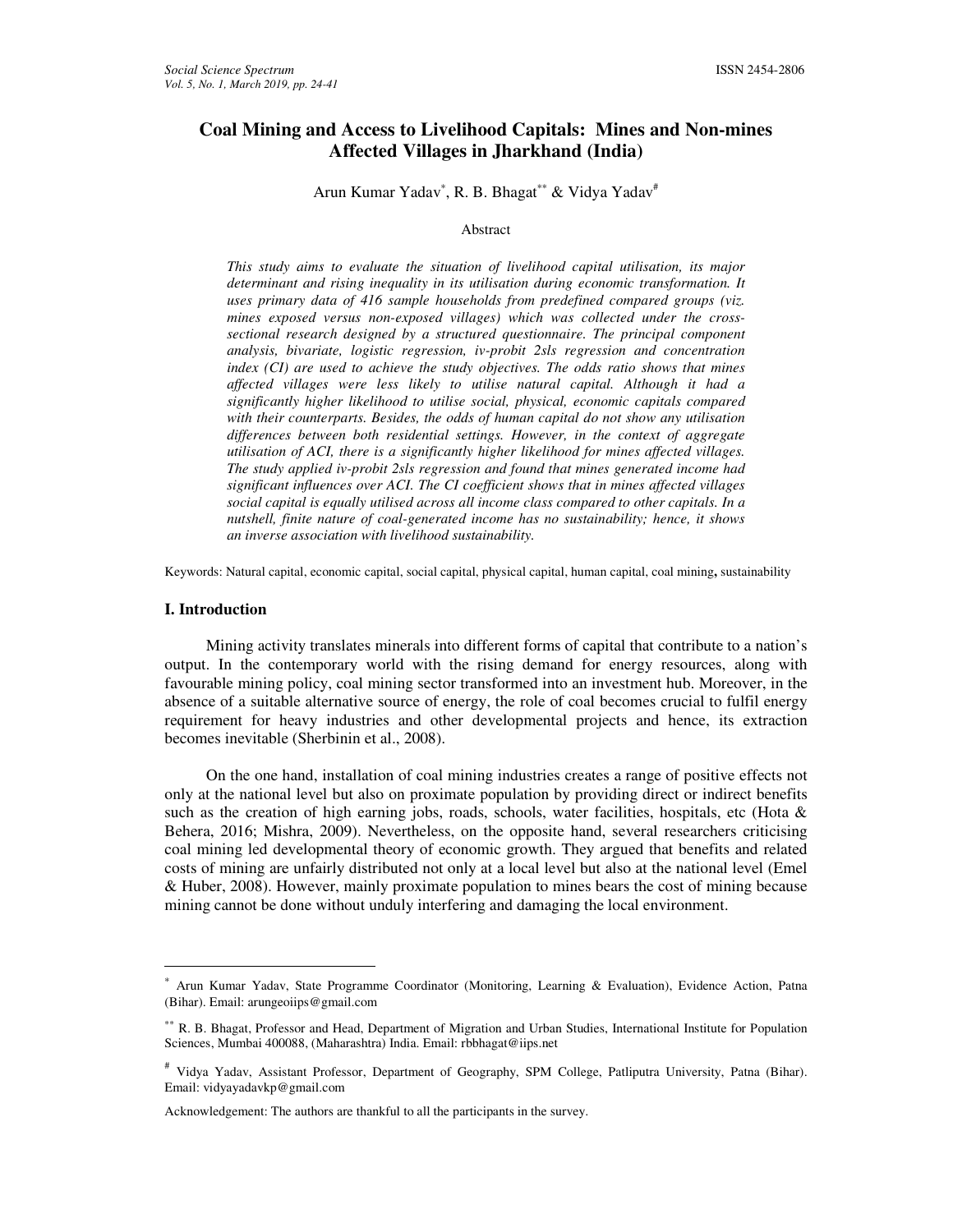Consequently, widespread degradation of the ecosystem (e.g. fresh air and water, timber and non-timber forest products, a decline in the water table, etc.) has been eroding and transforming the traditional means of livelihood of the proximate population in a mining-based economy. In this economic transformation, a significant share of coal mining-related benefits was grabbed by the local elite, and the unaffected population resides away from the mining area. Nevertheless, arises effects from mining are attributed to various personal as well as household capabilities such as social background, resource ownership, access to economic and political power, education, etc (Mishra & Pujari, 2008; Hendryx & Ahern, 2009; Mishra & Reddy, 2010; Arifwidodo & Perera, 2011; Hota & Behera, 2016).

The availability of capabilities affects the wellbeing of any person and household by either direct or indirect ways. The example of direct capabilities is, land, access to forest resources, earning, asset ownership, etc., whereas indirect capabilities are social status, better education, better health, etc. It implicitly influences the wellbeing of the individual and household altogether. Both perspectives make an integrated approach to the economic and social development of the household (Sen, 1997).

Chambers and Conway (1991) in their classical paper mention that *"… capabilities, assets (store, resources, claims and access), and activities are required for a means of living"* (p. 6). These qualities or capabilities are categorised as different dimensions of livelihood capitals (namely, natural, social, human, physical and economic). Further, "*… livelihood is sustainable when it can cope with and recover from stresses and shocks and maintain or enhance its capabilities and assets, and provide sustainable livelihood opportunities for the next generation; which contributes net benefits to other livelihoods at the local and global levels and in the short and long terms"* (p. 6).

India holds the fifth most significant coal reserves and is third-largest coal producer country in the world. Further, at the national level, Jharkhand ranks first for coal endowment and second for its production followed by Chhattisgarh. The State Government has continuously diverted its forest land to increase coal production<sup>1</sup>. The proximate villages to the coal mines consider the mining as a shock which destroys or modifies their survival capabilities. The present study tries to examine the utilisation level, and pattern of different livelihood capitals, its major determinants and role of disposable income reap from coal to improve the household capabilities to utilise a high level of capitals. It also attempts to examine the emerging inequality in capital utilisation levels during economic structural changes.

#### **II. Methodology**

 $\overline{a}$ 

#### *Setting and location*

The study was conducted in Baghmara block of Dhanbad district (known as 'the coal capital of India') of Jharkhand, India. It is the only block of the district where approximately half (33 out of 71) of the panchayats have a coal-bearing capacity and having a coal mine which is mainly operated by Bharat Coking Coal Limited (BCCL). This geographical variation/clustering in the location of mines within the block provided us with an opportunity to conduct a cross-sectional comparative study. Also, the demographic and socio-economic characteristics of this block show that out of the total population of 334,309, as many as 33.4 per cent of people live in the urban areas (Census of India, 2011). The majority of its population is composed of Hindus (87.5%), followed by Muslims (10.6). The caste composition of this block shows that 26 per cent of the population belongs to the Scheduled Castes (SCs) and Scheduled Tribes (STs). The working-age (15-60) of the population is nearly 39.5 per cent, while the rest is the dependent population in the age groups 0-14 and 60+ years.

<sup>&</sup>lt;sup>1</sup> https://coal.nic.in/sites/upload\_files/coal/files/curentnotices/30-08-2018.pdf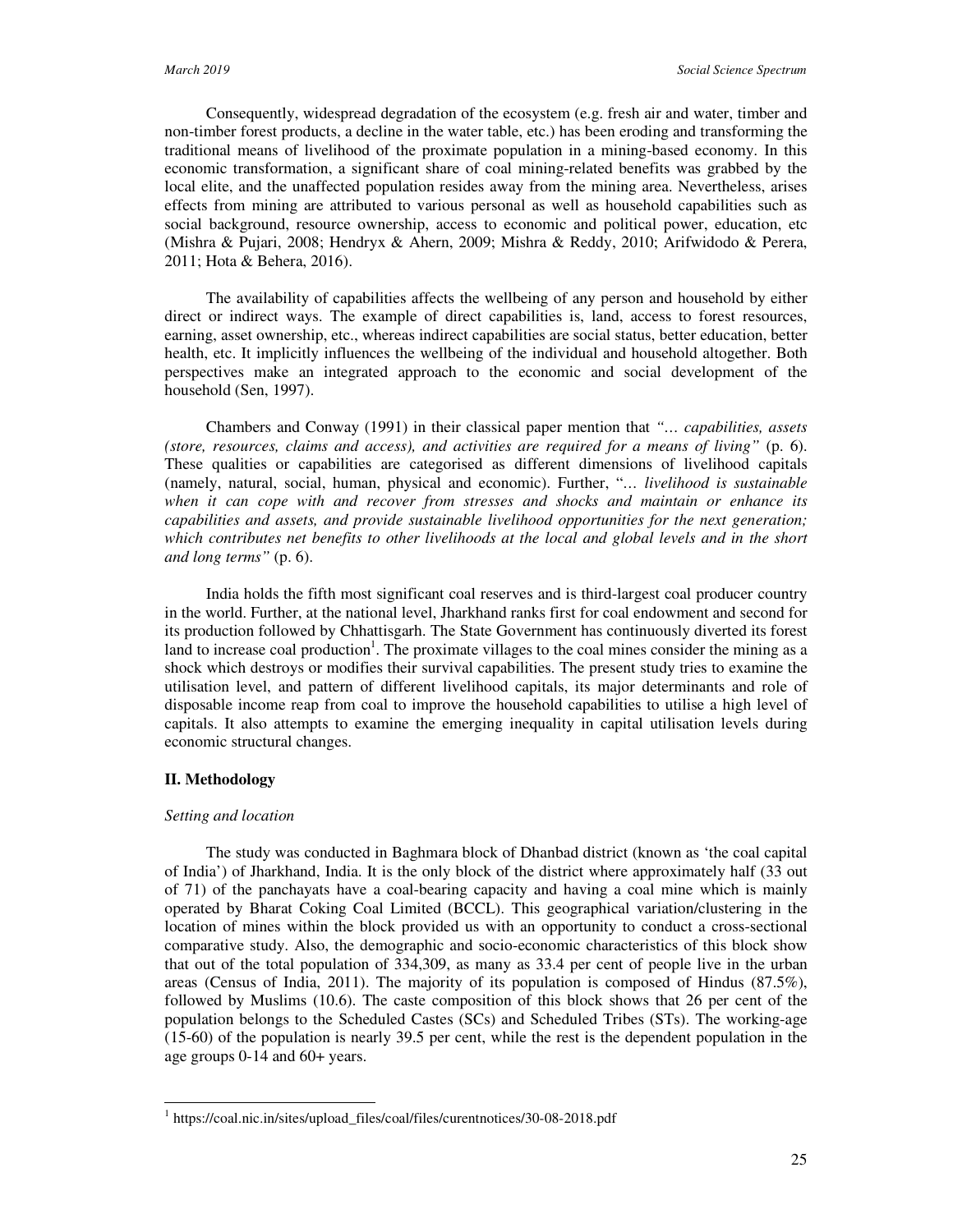# *Sample group*

The targeted population for this study consisted of households from mines affected and nonmines affected villages. The sampled households were selected by using a multistage sampling technique in the first stage, whereby we obtained a list of 34 villages which were affected by the mining activity of BCCL from initiation year of mining to till the year 2015. After that, we have matched the list of villages with the village-level information from the Census of India (2011) to know the present status of the villages. The matching exercise revealed that only 20 out of 34 villages at present exist, the remaining villages either vanished or transformed from villages to towns. The existing villages were then categorised according to the mining activity as opencast mining (5), underground mining activity (12) and discontinued mining (3). For the study convenient, we selected opencast and underground mines affected villages. From them, we chose two villages each (that is, four mines affected villages) by using the Probability Proportional to Size (PPS) sampling technique.

As this is a comparative study, we selected four non-mines affected villages based on two criteria: firstly, the villages should be located at least 5 km (aerial distance) away from the coal mines, and secondly, they should have approximately the same proportion of SCs population corresponding to the selected mines affected villages.

After the selection of eight villages, 52 households were selected for interviews from each village. The interview was conducted with the help of systematic random sampling (that is, the total number of the households in the village divided by the total number of the desired household sample) from the sampling frame of the village. In this way, the study collected complete data from 416 households (see Table 1). This sample size was decided to fulfil/ fix the desired quota of the sample because of two reasons: firstly, this study not only deals with the estimation of prevalence rate, and secondly, while pre-testing the interview schedule of this study, it was observed that the prefixed sample size is sufficient to achieve the objectives in the context of time and money constraint.

# *Ethical clearance*

The study was approved by the Students Research Ethics Committee (SREC) of the International Institute for Population Sciences (IIPS), Mumbai. The Committee examined the methodological, technical and ethical soundness of the study. Also, before conducting the interviews, we obtained the prior consent of the participants and assured them of confidentiality.

| Selection             | Study area           | Criteria/rationale                                             |
|-----------------------|----------------------|----------------------------------------------------------------|
| <b>State</b>          | Jharkhand            | State affected profoundly by coal mining activities in the     |
|                       |                      | country                                                        |
| <b>District</b>       | <b>Dhanbad</b>       | Known as the coal capital of India due to the highest          |
|                       |                      | production of coal                                             |
| <b>Block</b>          | <b>Baghmara</b>      | Nearly one-half panchayats of the block have the coal-         |
|                       |                      | bearing capacity                                               |
| Village               | Four mining-affected | Two affected villages each from the underground and            |
|                       | villages             | opencast mining categories                                     |
|                       | Four non-mining      | Selected corresponding to mining-affected villages based on    |
|                       | affected villages    | the criteria of distance from coal mines and the proportion of |
|                       |                      | SCs population                                                 |
| Household             | 52 HHs/village       | Systematic random sampling based on a sampling frame           |
| Total sample size 416 |                      |                                                                |

Table 1: Hierarchical flow chart for sample selection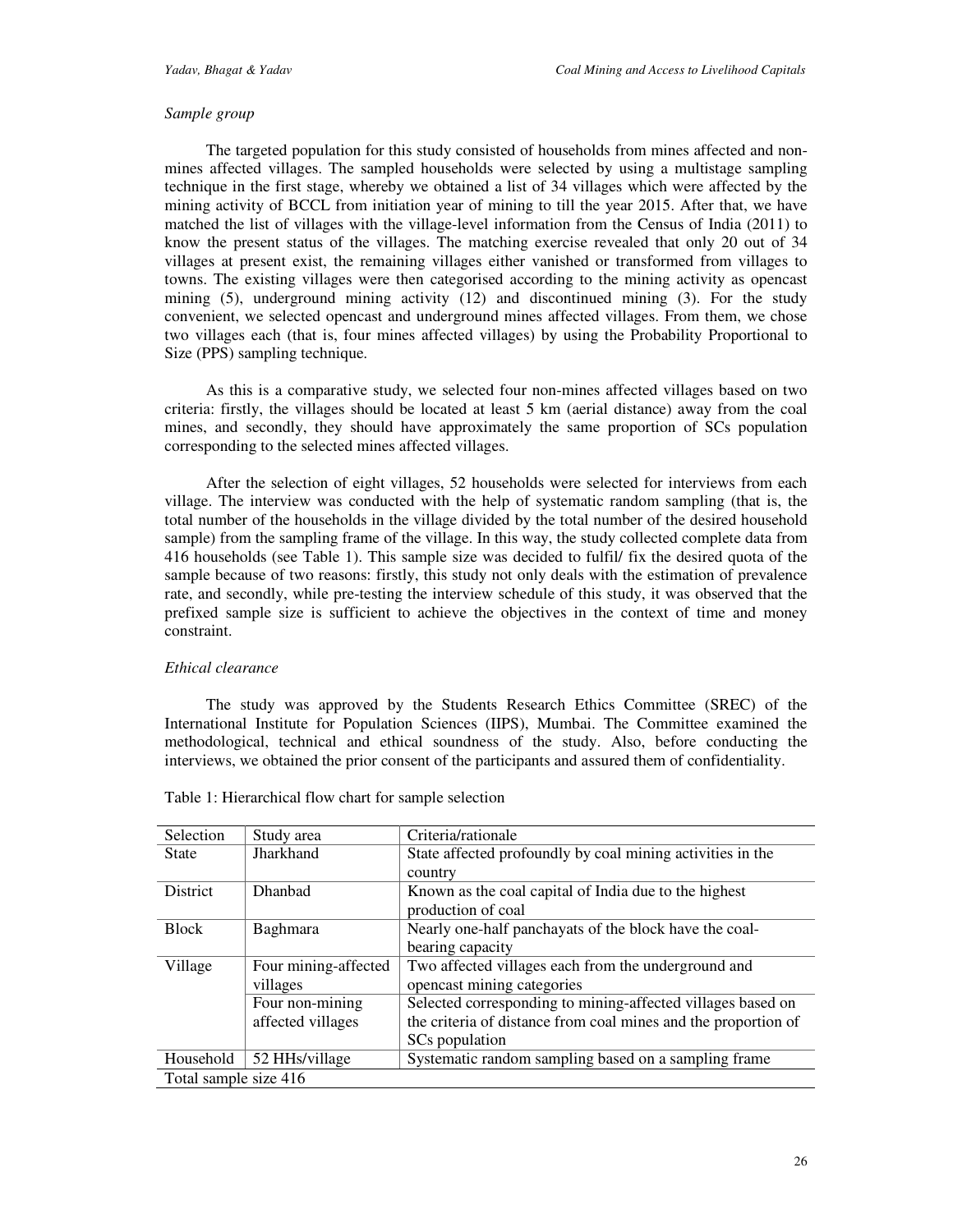# *Data collection*

The concurrent mixed-method approach of data collection was used for data collection. The fieldwork for the study was carried out from September 2014 to February 2015 by the first author. It was assumed that the data collection strategy comprehensively assesses the research questions. For the collection of quantitative data related to the utilisation of livelihood capitals, we formulated a standard indicator with the motivation of a sustainable livelihood (SL) framework given by Department for International Development (DFID). The asset-based data collection is considered as more reliable in this context, Sahn and Devid (2003) argued that it uses simple questions or direct observation by the interviewer consequently, it suffers less from recall biases. The related closeended questions were first formulated in English and later translated to Hindi.

The survey instrument was pre-tested with 30 sample households to check the suitability of the tool for necessary modifications. After the survey, all the questionnaires were reviewed for accuracy, consistency and completeness and where necessary, additional field visits were made to clarify data entries to improve data quality. The data was entered in the CS-Pro 6.2 (The Census and Survey Processing System) database which has been developed by the U.S. Census Bureau and ICF Macro, and the data analysis was done on Stata 13.1.

For the collection of qualitative information on different issues, we did key informant interviews (KIIs) with the stakeholders (i.e., BCCL officers, a local administrative officer, NGO workers, political leaders, school teachers and Rozgar Sevaks). In-depth interviews (IDIs) were conducted with Gram Sabha presidents of each mine-affected village to know the village-level problems. Besides, four focused group discussions (FGDs) were done with a pre-existing 5 to 8 member groups of people of heterogeneous ages for better interaction in the mining-affected villages using a pre-structured interview schedule. All the standard guidelines of FGDs were followed. The collected qualitative information was coded and analysed with the help of the Atlas.ti 5.0 software.

# *Methods*

The study has analysed the data in seven steps. First, it constructed the livelihood indices based on DFID approach with suitable modification according to the study needs. However, this framework does not attempt to provide an exact representation of reality. It provides little insight into the livelihood endeavours of poor peoples for poverty reduction. Specifically, the SL approach believes that during livelihood endeavour people require a range of assets to achieve positive livelihood outcomes. These assets were broadly categorised into five types of livelihood capitals, (namely, natural capital, social capital, economic capital, physical capital and human capital). Together in equal proportion, these capitals work to yield several types of livelihood outcomes that people need.

The Principal Component Analysis (PCA) has been used to make different livelihood capital indices. Basically, it is a dimension-reduction tool that can be used to reduce a broad set of variables to a small set that still contains most of the information in the large set. Before applying PCA for making indices, we converted all the categorical variables into binary form. After the preliminary works, PCA has been applied to the selected variables and eigenvectors, derived from the component matrix that has been used as weights for summary statistics and factor score of the variables used in the computation. The predicted value of the composite index has divided into two parts based on the mean value, i.e., 1) lower than the mean value, and 2) more than and equal to mean value. We have not divided the index value into more than two parts because of the small sample size as it might lead to lower cell frequencies in further analysis. We also checked the reliability of the index with the help of Cronbach alpha (**α**) value.

Secondly, the Cronbach alpha  $(\alpha)$  test has been used to estimate the reliability of the indices. The obtained value for  $\alpha$  usually indicates the percentage of reliable variance and internal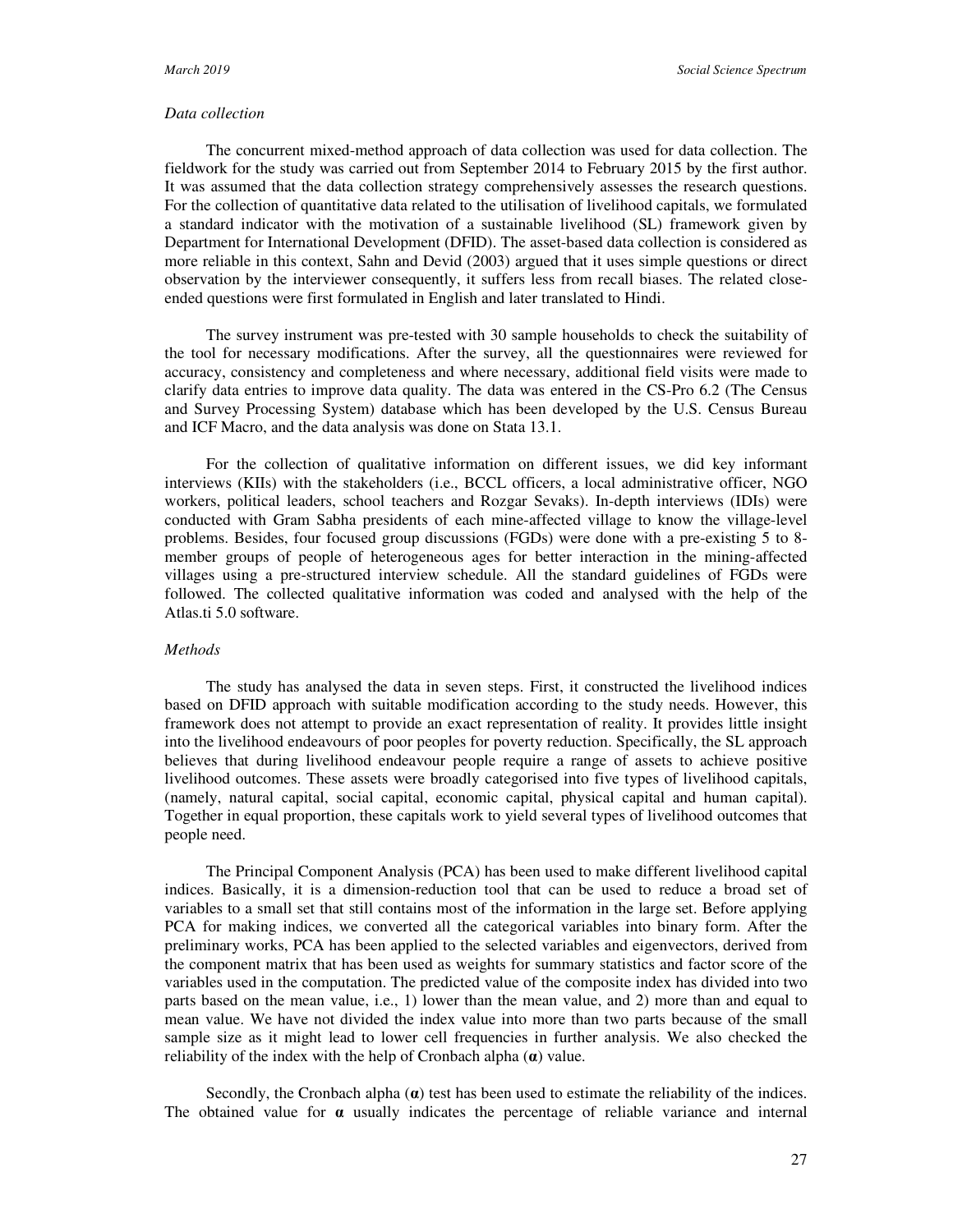consistency. If the  $\alpha$  value lower than 0.5 consider as low reliable, whereas when the  $\alpha$  value has more than and equal to 0.5 consider being reliable and acceptable. Further,  $\alpha$  value lies between 0.5 and 0.7 consider as moderate reliable, 0.7 and 0.9 as highly reliable and greater than 0.9 excellently reliable (Hinton et al., 2014; Schmitt, 1996; Sijtsma, 2009).

# *Economic Capital Index (ECI)*

This index is created with the help of variables like per capita yearly household income (that is, 0=less than thirty thousand and 1=more than and equal to thirty thousand) and household's ownership of insurance coverage. The **α** value for the index is about 0.66.

# *Natural Capital Index (NCI)*

This index is created with the help of variables like access to farmland, selling of forest products, and household use of forest products. The  $\alpha$  value for the index is about 0.52.

# *Physical Capital Index (PCI)*

This is an index created with the help of given information on 26 durable household items like pucca house structure, four or more rooms, LPG connection, kitchen facility, latrine facility, etc. The **α** value for the index is about 0.89.

# *Social Capital Index (SCI)*

This is a composite index created with the help of variables like easy access to a member of legislative assembly (MLA), participation in socio-political gatherings and membership of a socio/ political organisation. The **α** value for the index is about 0.55.

#### *Human Capital Index (HCI)*

This is a composite index created with the help of variables like schooling of the head of a household (that is,  $0 =$ less than 10 years of schooling and  $1 = 10$  or more years of schooling), any member of a household has at least 10 or more years of schooling and vocational education training of the head of a household (that is,  $0=$ no training  $\&$  1=ITI or other). The  $\alpha$  value for the index is about 0.58.

#### *All-Capital Index (ACI)*

Empirically, it is proved that access to livelihood capital affects the status of household differently, but the study of holistic development of household by capitals effectively only is done with its aggregated effect. Hence, in this order composite index of livelihood capital has been created with the help of used information in different livelihood capitals, namely, physical capital, economic capital, human capital, social capital and natural capital. The **α** value for this index is about 0.90.

Thirdly, bivariate analyses have been carried out to assess the level of utilisation of different livelihood capital in both types of villages. Fourthly, the tri-variate analysis has been conducted to see the utilisation pattern of all capitals. Fifthly, the binary logistic regressions have been carried out to identify the main determinants of different livelihood capital utilisation. Sixthly, the instrumental variable probit two-stage least square (IV-probit 2sls)-regression has been used along with 'Wald test' of the exogeneity to see the effect of income on the utilisation of high ACI. This method is used to see the income endogeneity caused by unobservable shocks led by coal mining generated income which affects its utilisation level by households. As an instrument, the study used the two village-level variables of distance (in km.) such as distance to the 1) primary health care centre and 2) primary school. Both the distance indicators symbolise the development status of the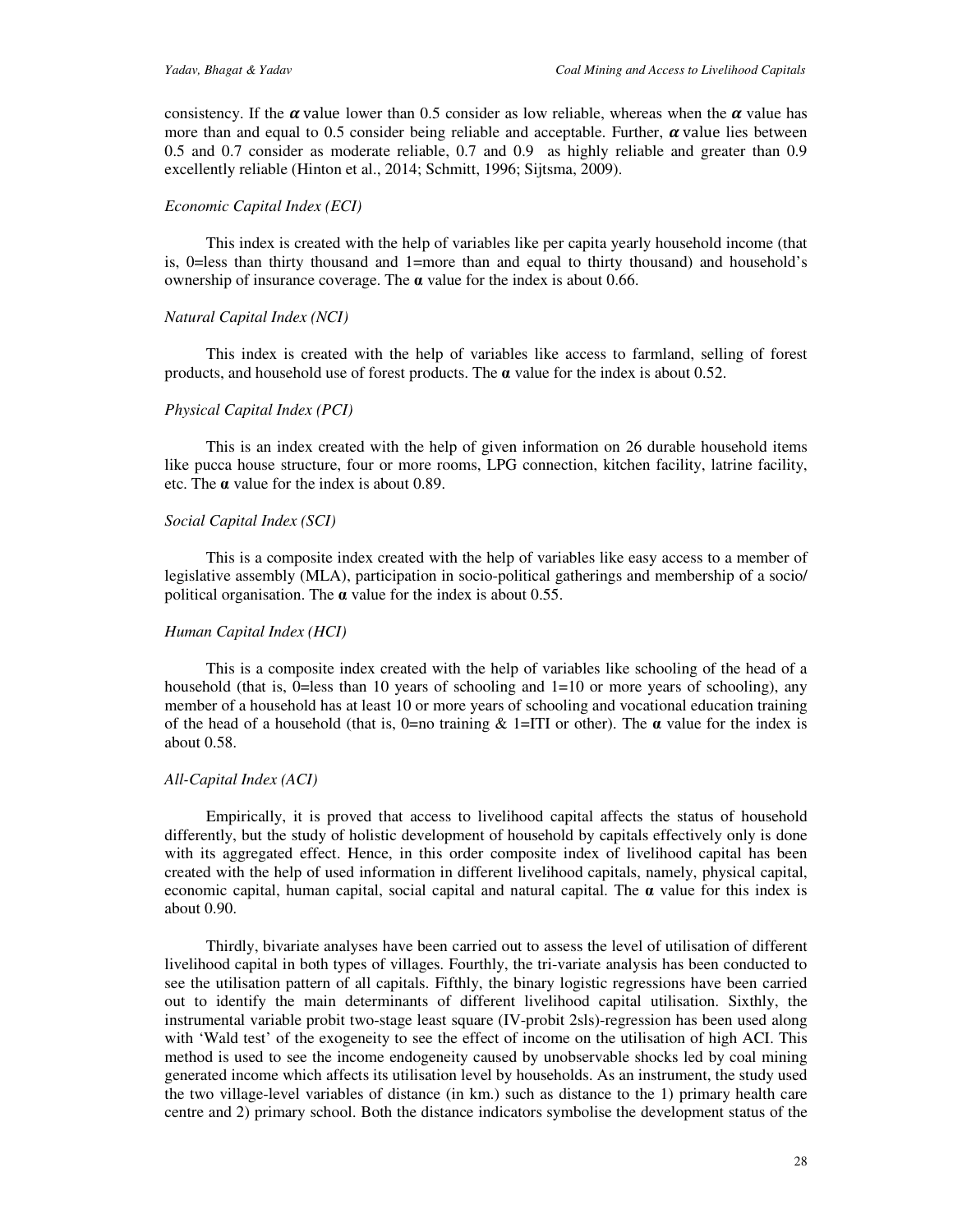village (Balanay et al., 2014; Khandker et al., 2009). Seventhly, the concentration index has been calculated to see the emerging inequality in the course of economic transformation.

### **III. Results**

#### *Utilisation level of different livelihood capitals*

Table 2 shows the utilisation levels of livelihood capitals. Households from mines affected villages were utilised 21 per cent less NCI compared with their counterparts. However, in the context of rest of other capitals utilisation, households from mines affected villages were 15 per cent more SCI, 16 per cent more PCI, 2 per cent more HCI and 8 per cent more ECI than their counterparts. Moreover, ACI shows that households from mines affected villages utilised 13 per cent more capital than those from non-mines affected villages.

Table 2: Percentage utilisation of high level of livelihood capitals by households in Dhanbad, 2015

| High capital index | Non-mines affected<br>villages | Mines affected<br>villages | All villages |
|--------------------|--------------------------------|----------------------------|--------------|
| <b>NCI</b>         | 52.4                           | 33.2                       | 42.8         |
| <b>SCI</b>         | 38.9                           | 53.4                       | 46.2         |
| <b>PCI</b>         | 35.1                           | 51.4                       | 43.3         |
| HCI                | 40.9                           | 39.4                       | 40.1         |
| ECI                | 29.3                           | 37.5                       | 33.4         |
| ACI                | 37.0                           | 50.0                       | 43.5         |
| Total $(N)$        | (208)                          | (208)                      | (416)        |

Note: Low level + High level=100%, Higher the value means higher the utilisation level and vice versa.

NCI: Natural capital index; SCI: Social capital index; PCI: Physical capital index; HCI: Human capital index; ECI: Economic capital index, ACI: All capital index.

#### *Utilisation pattern of ACI*

Table 3 shows the higher utilisation of ACI by households from both types of villages. It was found that joint and nuclear households from mines affected villages utilised 17 and 11 per cent respectively more capital than their counterparts. In general joint households utilised it almost one and half times more than nuclear family size households. Its utilisation also follows the caste hierarchy in general. Forward castes utilised it more, followed by OBCs and SCs and STs in both types of villages. Further, SC, ST and OBC households from mines affected villages were utilised ACI 8 per cent and 20 per cent respectively more than their counterparts. Years of schooling influence capital utilisation and similarly those household heads who had 10 or more years of schooling utilised ACI more than illiterate and less schooled household heads.

Further, between both types of villages, households from mines affected villages utilised it almost 22 per cent more than those of non-mines affected villages. Age of household head is a significant predictor of capital utilisation. With the increase in age of household head, the utilisation level of capital also increases. Households from mines affected villages utilised more capital than non-mines affected villages according to age. According to the principal occupation of household utilisation level of capital varies. Households having no earner and regular salaried households from mines affected villages utilise more capital compared with their counterparts. The utilisation of capital increases with house-type kaccha to pucca: the households from mine-affected villages were more affected compared with their counterparts. With the size of farmland holding, the utilisation of capital by household increased. In the non-mines affected villages, the highest farmland holder utilises more capital than his counterpart.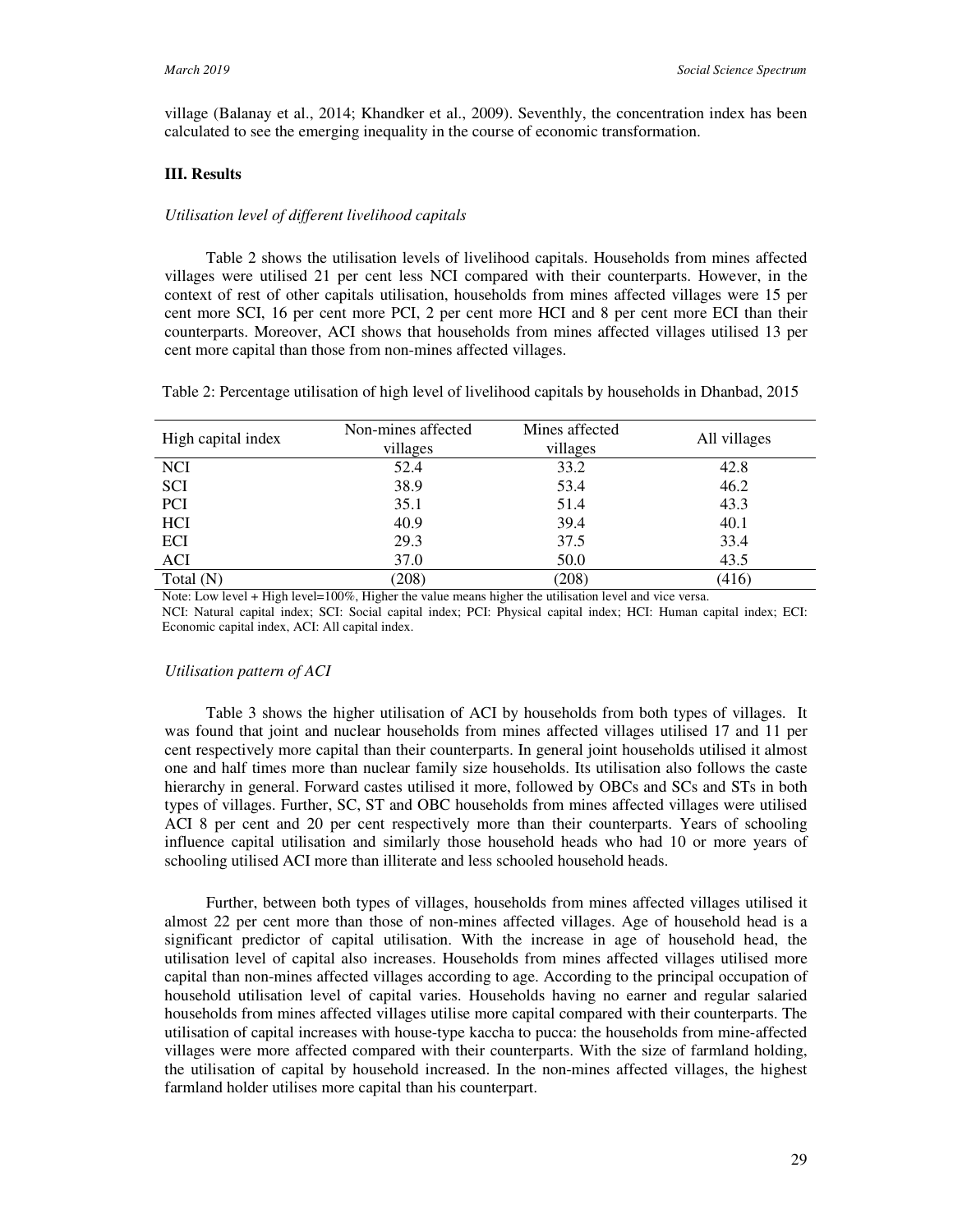| Background characteristics                  | Non-mines affected<br>villages | Mines affected<br>villages | All villages |
|---------------------------------------------|--------------------------------|----------------------------|--------------|
| <b>Family type</b>                          |                                |                            |              |
| Joint                                       | 53.85                          | 70.91                      | 62.62        |
| Nuclear                                     | 31.41                          | 42.48                      | 36.89        |
| Caste                                       |                                |                            |              |
| SCs/STs                                     | 30.70                          | 38.57                      | 33.70        |
| <b>OBCs</b>                                 | 31.15                          | 51.55                      | 43.67        |
| Forward castes (general)                    | 69.70                          | 65.85                      | 67.57        |
| Years of schooling of the head of household |                                |                            |              |
| Illiterate                                  | 17.74                          | 23.21                      | 20.34        |
| Less than 10 years                          | 25.35                          | 44.44                      | 36.02        |
| More than 10 years                          | 64.00                          | 82.26                      | 72.26        |
| Age of household head                       |                                |                            |              |
| $21-35$ years                               | 17.78                          | 40                         | 26.67        |
| 36-55 years                                 | 39.45                          | 47.06                      | 43.13        |
| More than 55 years                          | 48.15                          | 57.89                      | 53.85        |
| The principal occupation of household       |                                |                            |              |
| No earner                                   | 11.76                          | 47.37                      | 30.56        |
| Regular salaried job                        | 70.21                          | 80.95                      | 76.36        |
| Self-employed                               | 66.67                          | 64.29                      | 65.08        |
| Wage labour & agriculture                   | 22.76                          | 20.24                      | 21.74        |
| <b>Type of household</b>                    |                                |                            |              |
| Kuccha                                      | 12.50                          | 26.67                      | 19.83        |
| Semi-pucca                                  | 22.00                          | 40.54                      | 29.89        |
| Pucca                                       | 57.84                          | 65.77                      | 61.97        |
| <b>Farmland size</b>                        |                                |                            |              |
| No land                                     | 28.57                          | 44.25                      | 38.64        |
| Less than 2 acres                           | 31.9                           | 50.88                      | 38.15        |
| More than 2 acres                           | 75.86                          | 65.79                      | 70.15        |
| Total (N)                                   | (208)                          | (208)                      | (416)        |

|               |  |  |  |  |  | Table 3: Percentage of households utilise a high level of ACI by background characteristics, |
|---------------|--|--|--|--|--|----------------------------------------------------------------------------------------------|
| Dhanbad, 2015 |  |  |  |  |  |                                                                                              |

Note: Low level + High level=100%, Higher the value means higher the utilisation level and vice versa.

# *Comparison of the odds ratio of adjusted and unadjusted logistic regression for different livelihood capitals*

Table 4 comprises the result of two different types of binary logistic regression models, i.e., adjusted and unadjusted. By these logit models, the study tries to understand the utilisation of different livelihood capitals in both residential settings. The unadjusted logistic regression has carried out with a single predictor variable, whereas adjusted regression models have been performed with several controlled background characteristics. Both table mainly show changes in the odds ratio of utilisation of different livelihood capitals in unadjusted to the adjusted regression models. It uses the different indices (such as NCI, SCI, HCI, ECI, PCI and ACI) as dependent variables, that is equal to one if villages get high capital access and zero otherwise.

The unadjusted regression model shows that mines affected villages were positively associated with utilisation of high level of livelihood capitals, namely, SCI, ECI, PCI and ACI. In contrast, in the adjusted model, utilisation was positively associated with only SCI, PCI and ACI. Besides, odds ratio shows that households from mines affected villages significantly 55 per cent less utilise NCI in both the regression models. It proves that the availability of NCI was considerably low in mines affected villages. The utilisation of SCI in households of mines affected village significantly increases by 1.7 times (in the unadjusted model) to 1.9 times (in the adjusted model). It signifies the role of other confounding factors which enhance the utilisation capability of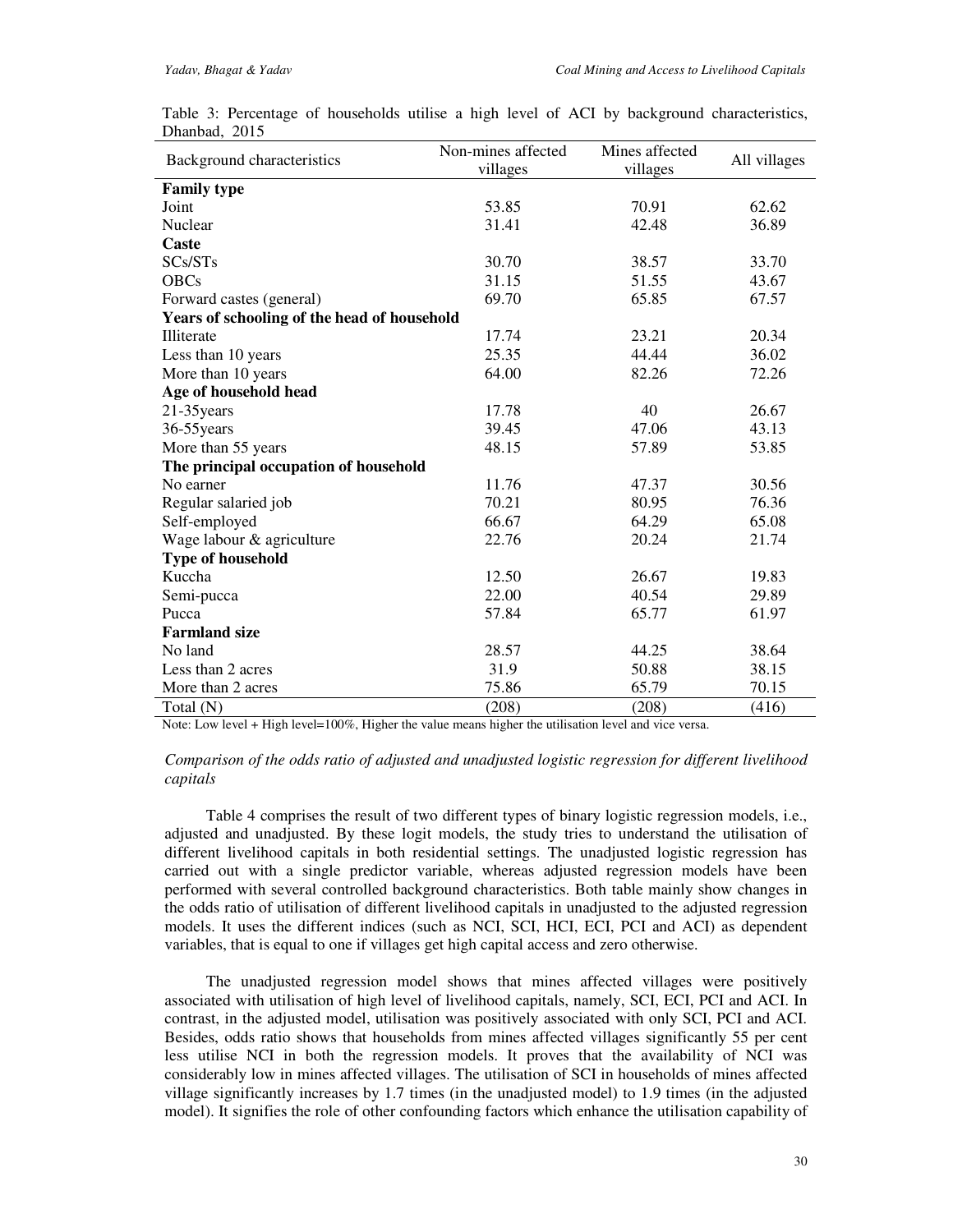SCI by households of mines affected villages. The utilisation of HCI in mines affected villages did not show a significant effect, whereas its utilisation shows a reduction from unadjusted to adjusted regression models. It indicates that mines affected villages lag from their counterparts in terms of HCI formation. The ECI was significantly 1.4 times more likely to be associated with mines affected villages in the unadjusted model, but in the adjusted model, it not only becomes insignificant but also reduces by 11 percentage points. The odds ratio of PCI in the unadjusted model refers that mines affected villages were significantly 1.7 times more likely to utilise it, and it further increased significantly to 2.3 times after adjusting other confounding factors. The odds ratio of ACI shows in the mines affected villages utilisation of high capital was significantly 1.7 times more in the unadjusted model and further increased significantly up to 2.1 times after adjusting other confounding factors than its counterpart.

| Capitals   |            | Unadjusted          |                       |            | Adjusted              |  |  |
|------------|------------|---------------------|-----------------------|------------|-----------------------|--|--|
|            | Odds ratio | $[95\% \text{ C} ]$ |                       | Odds ratio | $[95\% \text{ C} ]$   |  |  |
| <b>NCI</b> | $0.451***$ | [0.270]             | 0.6021                | $0.452**$  | 0.827]<br>[0.247]     |  |  |
| <b>SCI</b> | $1.794***$ |                     | $[1.215 \quad 2.649]$ | $1.964**$  | $[1.048 \t3.678]$     |  |  |
| <b>HCI</b> | 0.942      |                     | $[0.636 \quad 1.393]$ | 0.771      | 1.383]<br>[0.430]     |  |  |
| ECI        | $1.446*$   | [0.959]             | 2.178]                | 0.891      | [0.489]<br>1.624]     |  |  |
| <b>PCI</b> | 1.788***   | [1.321]             | 2.904]                | $2.392**$  | $[1.128 \t 5.074]$    |  |  |
| ACI        | $1.719***$ | [1.150]             | 2.515]                | $2.127*$   | $[0.976 \quad 4.639]$ |  |  |

Table 4: Odds ratio of different livelihood capital utilisation by a household in mines affected and not affected villages in Dhanbad, 2015

Notes: P-value \*p<.1, \*\*p<.05, \*\*\*p<.01. All adjusted logit models were controlled with several confounding variables *(refer appendix table 1-6)* according to their dependent variable.

#### *Qualitative insights*

For the diminishing utilisation of natural capital by mines affected village, one of the Gram Sabha Presidents (56-year-old male) stated,

*"Earlier this place was known as a 'rice-bowl', but after initiation of coal mining in this area life of people has drastically changed. BCCL is now becoming a key player in reshaping the physiography of the area according to their need. It digs the land anywhere, and it creates a big mountain of debris. It changes the flow of rivers for its mines' safety, also discharges mine water into it. Sometimes BCCL also makes an artificial river to pump out collected water in the mines. In this whole process of land use, a huge amount of vegetation has been lost."* 

In the context of social capital formation, one of the respondents (50-year-old male school teacher) stated,

*"Here all the people have to face many problems on a day to day basis because of BCCL's activities. Whenever its activities created problems, people protested against it collectively."*

In the context of the diminished human capital utilisation, one respondent (50-year-old male school teacher) discussed the education scenario and stated,

*"After the opening of mines in the area, stealing of coal has become an everyday phenomenon. Children and youth are heavily involved in this type of activity to earn easy money, and once they are habituated with it, they ignore their education and further involvement in harmful activities like gambling and drinking."* 

The other informant (44-year-old male) discussed the health services and stated,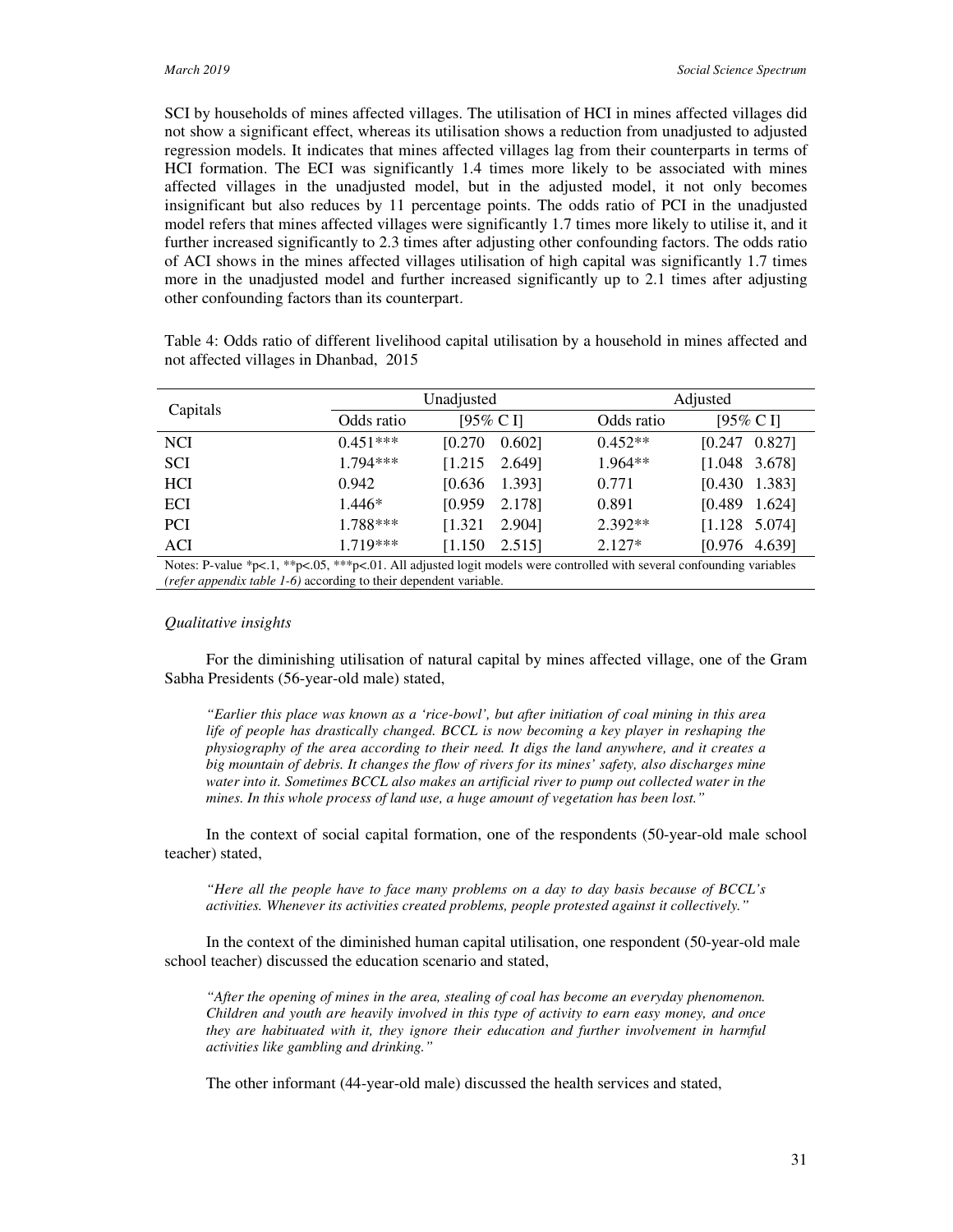*"We get some medical assistance from state government hospitals only. They do not provide ambulance service, and it always suffers from a shortage of medicines. Usually, doctors do not come on time; therefore, sometimes we have to spend several hours in waiting."* 

In the context of diminished economic capital utilisation, one Gram Sabha President (70 year-old male) informed,

*"Job against land compensation is a very messy issue which cannot be addressed by BCCL or government properly. One job against two acres of land and no job but only cash compensation against less land has destroyed the harmony of the family because whoever gets more share of benefit tries to separate from the joint family structure."* 

Another Gram Sabha President (50-year-old male) remarked,

*"Out-sourced companies often avoid employing local people for work because they do not want any problem or threat from the labour union. Moreover, for getting a job in these companies, you have to have a high-level recommendation."* 

#### *Results of IV-probit 2SLS regression*

The likelihood of ACI utilisation increases from unadjusted to adjusted logistic regression. This increment possible caused by income endogeneity. In this context, Table 5 exhibits the evidence associated with the income effects on utilisation of high ACI. The positive income  $(exp.\beta = 29.1)$  effects on ACI implies that income has a capability to bring opportunities that tend to enhance the capability of a household to utilise higher ACI. Besides, the OBCs and forward caste groups show significantly  $[\exp \beta = 2.2 \text{ and } \exp \beta = 1.8 \text{ times respectively}]$  more chance to utilise high ACI. The household size, such as four-five-members and six or more members were significantly  $[exp.β= 3.2$  and  $exp.β= 8.4$  times respectively] more likely to utilise high ACI. More than two or more earners in a household are significantly  $[exp.B = 0.48]$  less likely to utilise the high ACI. Exponential coefficients  $(β)$  shows that more than 35-year-old head of household, the occupation of the head of household and villages affected by mining activity has not only become insignificant but also their utilisation level of high ACI reduces considerably. Moreover, utilisation likelihood of high ACI has significantly reduced by 9 percentage point for mines affected village.

At the bottom of the Table, the result of 'Wald test' of the exogeneity for instrumented variables are mentioned which rejects the null hypothesis of no endogeneity. Moreover, the test statistic is significant, which shows the availability of sufficient information in the sample to reject the null hypothesis, and so this probit regression is appropriate to explain it.

#### *Results of concentration index (CI)*

Previous studies have indicated that with economic transformation of the area, inequality has been emerging in the utilisation of the different livelihood capitals. Hence, we attempted to assess the magnitude of inequality through the concentration index in the utilisation of different livelihood capitals (Table 6). The concentration index has been constructed for both types of villages to illustrate absolute and relative inequality. Results indicate that in general natural capital was mainly used by poor households and rest other capitals mainly by better-off households. Specifically, in the mines affected villages, natural capital is significantly (CI -0.27,  $***p<.01$ ) utilised by poor households. Affluent households significantly utilised physical, human and economic capitals. In the case of social capital, its index value is only 0.02 and insignificant, which means that due to mining effect, social class barriers in mines affected villages have been broken, and now it is equally utilised by all social classes.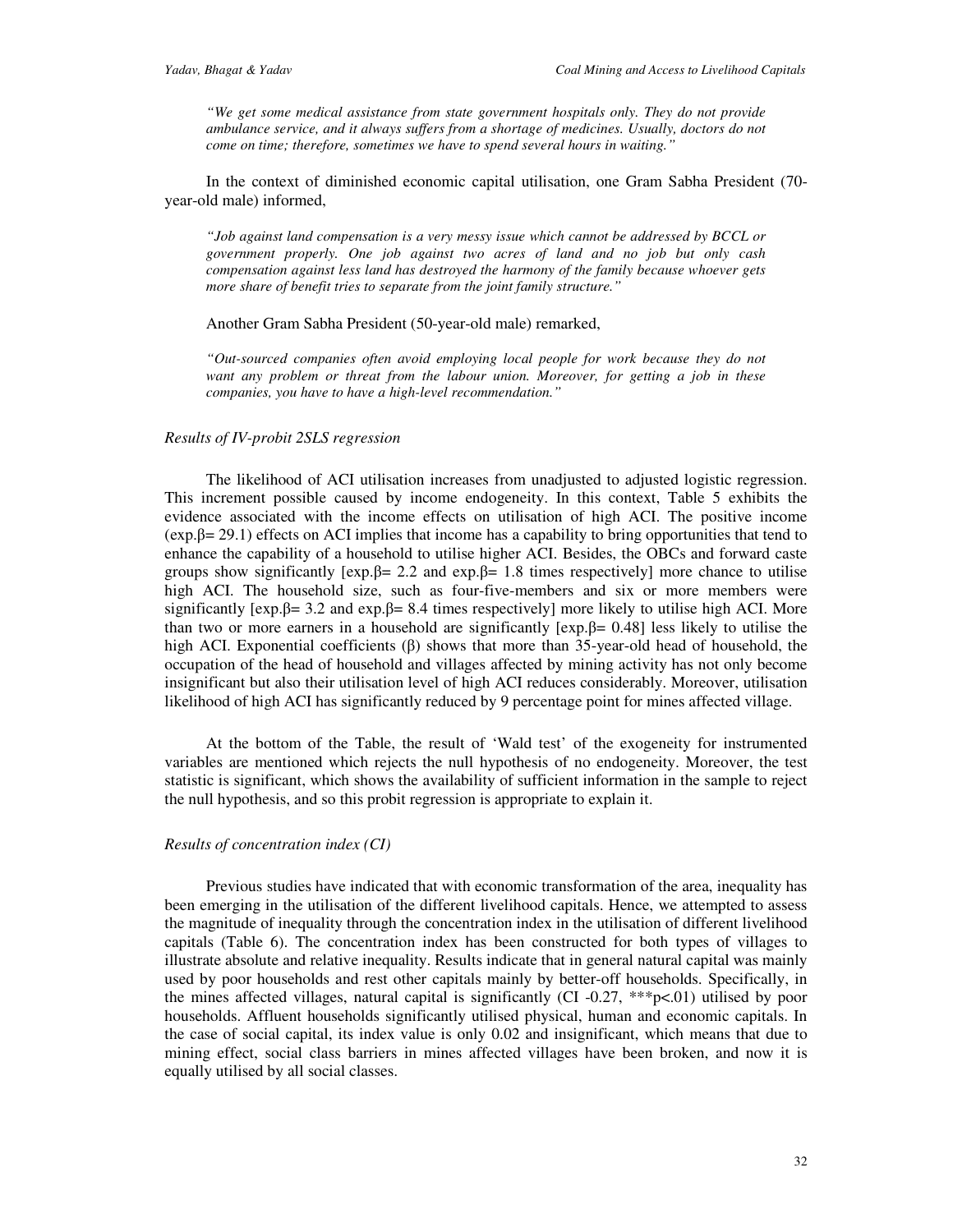# **IV. Discussion**

This study contributes six main findings to the livelihood capital utilisation and its sustainability in the proximate villages to mines. First, coal mining significantly affects the household's natural capital utilisation capabilities by more than half. Secondly, coal mining and social capital show inverse relationship and hence mines affected villages have significantly 1.9 times more likely to utilise social capital ability compared with its counterpart. Thirdly, there was no significant difference between both mines affected and not affected villages in the utilisation of human capital. Fourth, households from mines affected village utilise economic capital significantly 1.4 times more than their counterparts. Nevertheless, after adjustment with the other predictor factors, its utilisation not only becomes insignificant but also reduced by 11 per cent. Fifth, households from mines affected villages utilise 1.7 times more physical capital than their counterparts, and even after controlling other confounding factors, the likelihood of their utilisation has increased up to 2.3 times. Sixth, the findings of IV regression confirm the positive disposable income effect on the utilisation of high ACI.

Table 5: IV-Probit 2SLS regression of the probability for ACI utilisation in Dhanbad, 2015

| Background characteristics               | Coef. $(\beta)$ | [95% C I]             |            |
|------------------------------------------|-----------------|-----------------------|------------|
| Income                                   | $3.371***$      | [0.971]               | 5.770]     |
| Mining status of the villages            |                 |                       |            |
| Non-mines affected villages <sup>®</sup> |                 |                       |            |
| Mines affected villages                  | $-0.089$        | $[-0.519]$            | 0.3411     |
| Age of the household head                |                 |                       |            |
| 25-35 Years                              |                 |                       |            |
| 36-55 Years                              | $-0.481$        | $[-1.351]$            | 0.389]     |
| More than 55 years                       | $-0.579$        | $[-1.775]$            | 0.618]     |
| Caste                                    |                 |                       |            |
| $SCs/STs^{\circledR}$                    |                 |                       |            |
| <b>OBCs</b>                              | $0.808**$       | $[0.118 \quad 1.497]$ |            |
| Forward castes (generals)                | $0.596*$        | $[-0.043]$            | 1.235]     |
| Size of the household                    |                 |                       |            |
| 1-3 Members <sup>®</sup>                 |                 |                       |            |
| 4-5 Members                              | 1.189**         | $[0.076 \quad 2.303]$ |            |
| 6 or more members                        | 2.129***        | [0.597]               | 3.662]     |
| <b>Earners</b>                           |                 |                       |            |
| Less than two earners $^{\circledR}$     |                 |                       |            |
| Two or more earners                      | $-0.739**$      | [-1.469]              | $-0.010$ ] |
| Constant                                 | $-34.131***$    | [-57.695              | $-10.567$  |
| <b>Wald test of exogeneity</b>           | $3.77*$         |                       |            |

Note: P-value \*p<.1, \*\*p<.05, \*\*\*p<.01

Predictor variable 'Occupation of the household head' also controlled for this regression model.

| Index      |            | Mines affected villages | Non-mines affected villages |      |  |
|------------|------------|-------------------------|-----------------------------|------|--|
|            | CI         | SЕ                      |                             | SЕ   |  |
| <b>NCI</b> | $-0.27***$ | 0.06                    | $-0.18***$                  | 0.04 |  |
| <b>PCI</b> | $0.30***$  | 0.03                    | $0.34***$                   | 0.05 |  |
| <b>SCI</b> | 0.02       | 0.04                    | $0.17**$                    | 0.05 |  |
| HCI        | $0.18***$  | 0.05                    | $0.12***$                   | 0.05 |  |
| ECI        | $0.48***$  | 0.04                    | $0.53***$                   | 0.05 |  |
| ACI        | $0.34***$  | 0.03                    | $0.36***$                   | 0.05 |  |

Table 6: Concentration index by livelihood capitals and villages status in Dhanbad, 2015

Note: P-value \*p<.1, \*\*p<.05, \*\*\*p<.01.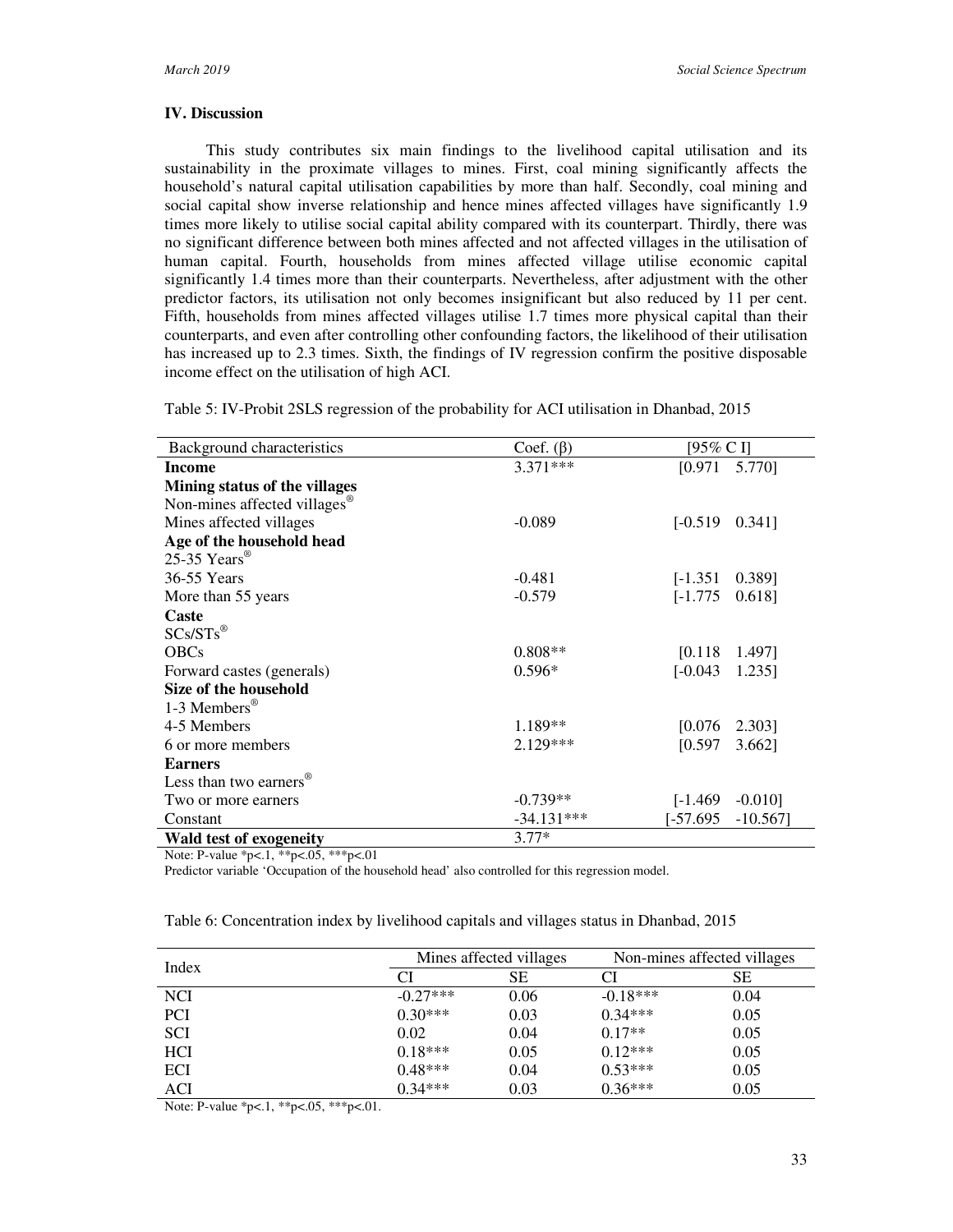Forest regions are mineral-rich, but due to mining activity, extensive deforestation has occurred in the past, and it continues. Hence, the forest-dependent population is severely affected by mining by losing its traditional means of livelihood. Mining dismantles the agricultural system and gathering of forest products for livelihood (Hota & Behera, 2016; Mishra & Reddy, 2010; Mishra & Pujari, 2008; Papworth et al., 2017). This deprivation from their traditional means of livelihood makes people interdependent, and they develop a strong community feel and increasing the utilisation of social capital. It is evident that if any community protest against a socio-political issue increases the community bondage too (Malone, 2008). Our results confirm that those household heads attending social gatherings are significantly 1.7 times more likely to utilise social capital. Several previous studies proved that the association between poverty and social capital utilisation is strong (Sun et al., 2009).

In terms of human capital formation or enrichment, there was no significant difference between mines affected and not affected villages. This finding is entirely contrary to the mining industry's claims that under CSR activity, they usually organise medical camps and hospital facility, education and technical training to the proximate population. However, the reluctant efforts of mining industry towards human capital formation in mines affected villages directly affects their economic performance. Consequently, their households can only utilise the only low level of economic capital hence, unemployment, low wages, unskilled work, lack of entrepreneurship, etc., are normal (Betz et al., 2015; Douglas & Walker, 2017; Narula et al., 2017). However, there is the disparity in the HCI and ECI utilisation, forward castes followed by OBCs and SCs/STs. This finding is consistent with a previous study which stated that usually education and earning opportunity follow caste hierarchy and are mainly concentrated around forward castes (Dershem & Gzirishvili, 1998). Coal mining has a consistently inverse association with measures linked to population growth and entrepreneurship, and thereby future economic growth.

Households from mines affected villages utilise a higher level of physical capital compared with their counterpart households. This finding is consistent with previous studies which stated that due to structural transformation, not only mining industries develop physical infrastructure in proximate villages but also people use different physical assets in their homes (Mishra, 2009). Factors such as higher age of household head, a higher number of household members, 10 or more years of schooling of household head, media exposure of the household head, more than two acres of farmland holdings and households having high expenditure have three times higher chance to utilise PCI.

The study has found that households of mines affected villages significantly use all types of capital (ACI). There is a positive income effect on the utilisation of high ACI. The disposable income generated by coal mining can bring opportunities in its vicinity, and enhances the utilisation level of high capital of the households. However, after controlling income effect, utilisation of high capital in mines affected villages not only becomes insignificant but also reduces. This finding indicates that after the closing of mines, there will be a significant decline in the local economy in earning opportunity. Previous studies have also found indications of a resource bane in the mining regions and its depressing effect on proximate population (Betz et al., 2015; Boyce & Herbert Emery, 2011; Douglas & Walker, 2017).

#### *Conclusion*

Based on the current study, we draw some conclusions. ACI shows the aggregated positive effect on its higher utilisation by households from mines affected villages. Nevertheless, after the adjustment of income endogeneity from the households, higher utilisation of ACI by mines affected villages becomes not only insignificant but also becomes negative. Hence, the adjusted net effect on the utilisation of ACI disapproves of the linear relation between coal mines and livelihood capital for human wellbeing in Dhanbad.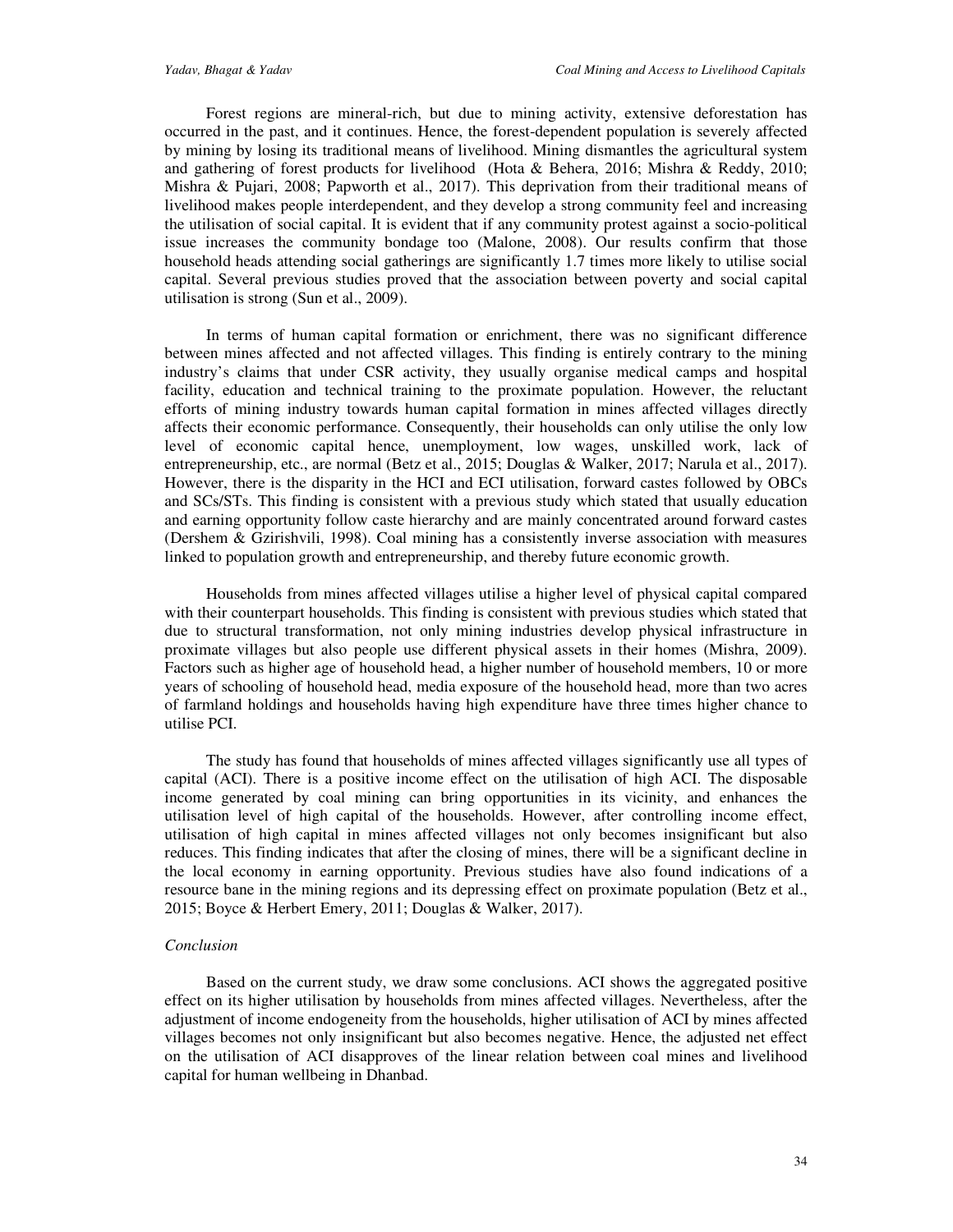#### **References**

- Arifwidodo, S. D., & Perera, R. (2011). Quality of life and compact development policies in Bandung, Indonesia. *Applied Research in Quality of Life*, *6*(2), 159–179.
- Balanay, R. M., Yorobe, J. M., Reyes, J. S. G., Castaños, A. M. J., Maglente, O. K., Panduyos, J. B., & Cuenca, C. C. (2014). Analysing the income effects of mining with instrumental variables for poverty reduction implications in Caraga region, Philippines. *Journal of International and Global Economic Studies*, *7*(1), 20–31.
- Betz, M. R., Partridge, M. D., Farren, M., & Lobao, L. (2015). Coal mining, economic development, and the natural resources curse. *Energy Economics*, *50*, 105–116.
- Boyce, J. R., & Herbert Emery, J. C. (2011). Is a negative correlation between resource abundance & growth sufficient evidence that there is a "resource curse"? *Resources Policy*, *36*(1), 1-13.
- Chambers, R., & Conway, G. R. (1991). *Sustainable rural livelihoods: Practical concepts for the 21st Century* (No. 296; Agricultural and rural problems; food security; environment).
- David E. Sahn, & David Stifel. (2003). Exploring alternative measures of welfare in the absence of expenditure data. *Review of Income and Wealth*, *49*(4), 463–489.
- Dershem, L., & Gzirishvili, D. (1998). Informal social support networks and household vulnerability: Empirical findings from Georgia. *World Development*, *26*(10), 1827–1838.
- Douglas, S., & Walker, A. (2017). Coal mining and the resource curse in the eastern United States. *Journal of Regional Science*, *57*(4), 568–590.
- Emel, J., & Huber, M. T. (2008). A risky business: Mining, rent and the neoliberalization of "risk." *Geoforum*, *39*(3), 1393–1407.
- Hendryx, M., & Ahern, M. M. (2009). Mortality in Appalachian coal mining regions: the value of statistical life lost. *Public Health Reports* (Washington, D.C. : 1974), *124*(4), 541–550.
- Hinton, P. R., McMurray, I., & Brownlow, C. (2014). SPSS explained. In *Routledge* (Issue 2). Routledge.
- Hota, P., & Behera, B. (2016). Opencast coal mining and sustainable local livelihoods in Odisha, India. *Mineral Economics*, *29*(1), 1–13.
- Khandker, S., B. Koolwal, G., & Samad, H. (2009). Handbook on impact evaluation. In *Handbook on Impact Evaluation*. The World Bank.
- Malone, C. (2008). *Between freedom and bondage : Race, party, and voting rights in the antebellum North*. Routledge.
- Mishra, P. P, & Reddy, M. G. (2010). Mining in forest areas of Orissa: Problems, causes and concerns: A review. *Institutions, Livelihood and Natural Resource Management*, *1*, 175–191.
- Mishra, P. P. (2009). Coal mining and rural livelihoods: Case of the Ib valley coalfield, Orissa. *Economic and Political Weekly*, *44*(44), 117–123.
- Mishra, P. P. & Pujari, A. K. (2008). Impact of mining on agricultural productivity: A case study of the Indian state of Orissa. *South Asia Economic Journal*, *9*(2), 337–350.
- Narula, S. A., Magray, M. A., & Desore, A. (2017). A sustainable livelihood framework to implement CSR project in coal mining sector. *Journal of Sustainable Mining*, *16*(3), 83–93.
- Papworth, S., Rao, M., Oo, M. M., Latt, K. T., Tizard, R., Pienkowski, T., & Carrasco, L. R. (2017). The impact of gold mining and agricultural concessions on the tree cover and local communities in northern Myanmar. *Scientific Reports*, *7*.
- Schmitt, N. (1996). Uses and abuses of coefficient alpha. *Psychological Assessment*, *8*(4), 350– 353.
- Sen, A. (1997). Editorial : Human capital and human capability. *World Development*, *25*(12), 1959–1961.
- Sherbinin, A. De, Vanwey, L., Mcsweeney, K., Henry, S., & Hunter, L. M. (2008). Rural household demographics, livelihoods and the environment. *Global Environment Change*, *18*(1), 38–53.
- Sijtsma, K. (2009). On the use, the misuse, and the very limited usefulness of cronbach's alpha. *Psychometrika*, *74*(1), 107–120.
- Sun, X., Rehnberg, C., & Meng, Q. (2009). How are individual-level social capital and poverty associated with health equity? A study from two Chinese cities. *International Journal for Equity in Health*, *8*.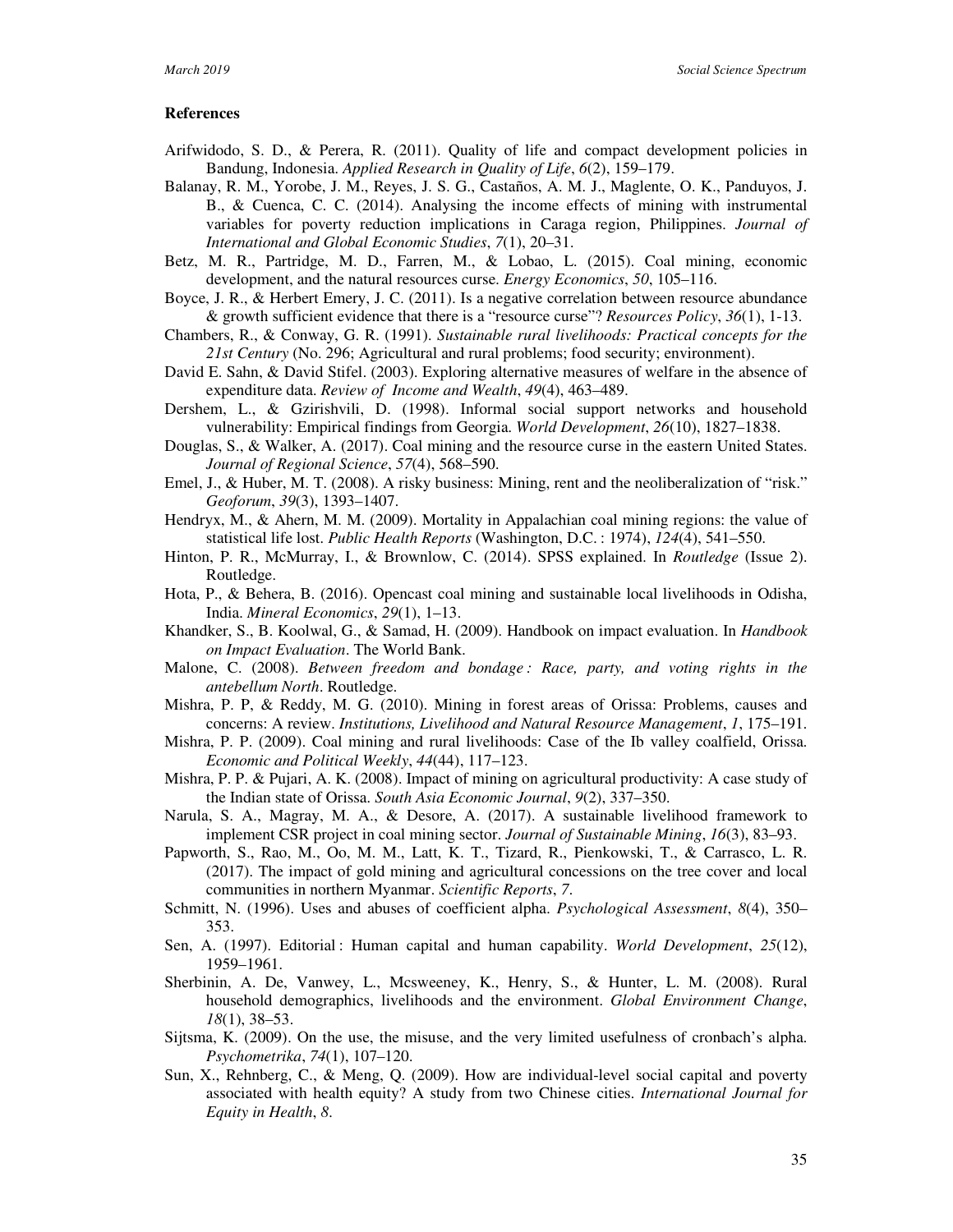# **Appendix Tables**

Appendix Table 1: The determinant of NCI utilisation by households in the mines affected and not affected villages, Dhanbad, 2015

|                                            | <b>Odds Ratio</b> | [95% C I]            |  |  |
|--------------------------------------------|-------------------|----------------------|--|--|
| Mining status of the villages              |                   |                      |  |  |
| Non-mines affected villages <sup>®</sup>   |                   |                      |  |  |
| Mines affected villages                    | $0.452**$         | [0.247]<br>0.827]    |  |  |
| <b>Sex</b>                                 |                   |                      |  |  |
| $Male^{\circledR}$                         |                   |                      |  |  |
| Female                                     | $2.744**$         | [1.055]<br>7.134]    |  |  |
| Age                                        |                   |                      |  |  |
| 25-35 years $^{\circledR}$                 |                   |                      |  |  |
| 36-55 years                                | $2.081**$         | [1.058]<br>4.093]    |  |  |
| More than 55 years                         | 1.593             | [0.690]<br>3.680]    |  |  |
| Caste                                      |                   |                      |  |  |
| $SCs/STs^{\circledR}$                      |                   |                      |  |  |
| <b>OBCs</b>                                | 1.311             | [0.736]<br>2.333]    |  |  |
| Forward castes (general)                   | $0.477*$          | [0.220]<br>1.034]    |  |  |
| <b>Year of schooling</b>                   |                   |                      |  |  |
| No formal schooling®                       |                   |                      |  |  |
| Less than 10 years of schooling            | $0.535**$         | [0.290]<br>0.989]    |  |  |
| 10 or more years of schooling              | $0.532*$          | [0.254]<br>1.117]    |  |  |
| Media exposure                             |                   |                      |  |  |
| No exposure <sup>®</sup>                   |                   |                      |  |  |
| Any newspaper/TV                           | $0.557*$          | [0.310]<br>1.001]    |  |  |
| Participation in socio-political gathering |                   |                      |  |  |
| $No^{\circledR}$                           |                   |                      |  |  |
| Yes                                        | $1.763*$          | [0.971]<br>3.203]    |  |  |
| Occupation of the household head           |                   |                      |  |  |
| No occupation <sup>®</sup>                 |                   |                      |  |  |
| Regular salaried                           | 1.253             | [0.494]<br>3.179]    |  |  |
| Self-employed                              | 0.398*            | [0.136]<br>$1.165$ ] |  |  |
| Wage labour & agriculture                  | 1.534             | [0.677]<br>$3.471$ ] |  |  |
| <b>Farmland size</b>                       |                   |                      |  |  |
| No land®                                   |                   |                      |  |  |
| Less than 2 acres                          | $5.841***$        | [3.190]<br>10.695]   |  |  |
| More than 2 acres                          | $7.744***$        | [3.557]<br>16.860]   |  |  |
| Monthly per capita expenditure             |                   |                      |  |  |
| $Low^{\circledR}$                          |                   |                      |  |  |
| Middle                                     | 0.960             | [0.517]<br>1.785]    |  |  |
| High                                       | $0.248***$        | $0.539$ ]<br>[0.114] |  |  |
| Log-likelihood                             | $-205.486$        |                      |  |  |

Note: P-value \*p<.1, \*\*p<.05, \*\*\*p<.01; ®= Reference category; Predictor variables such as household size, number of household earner, BPL/ AAY, type of household and debt status of the household also controlled for this model of logistic regression.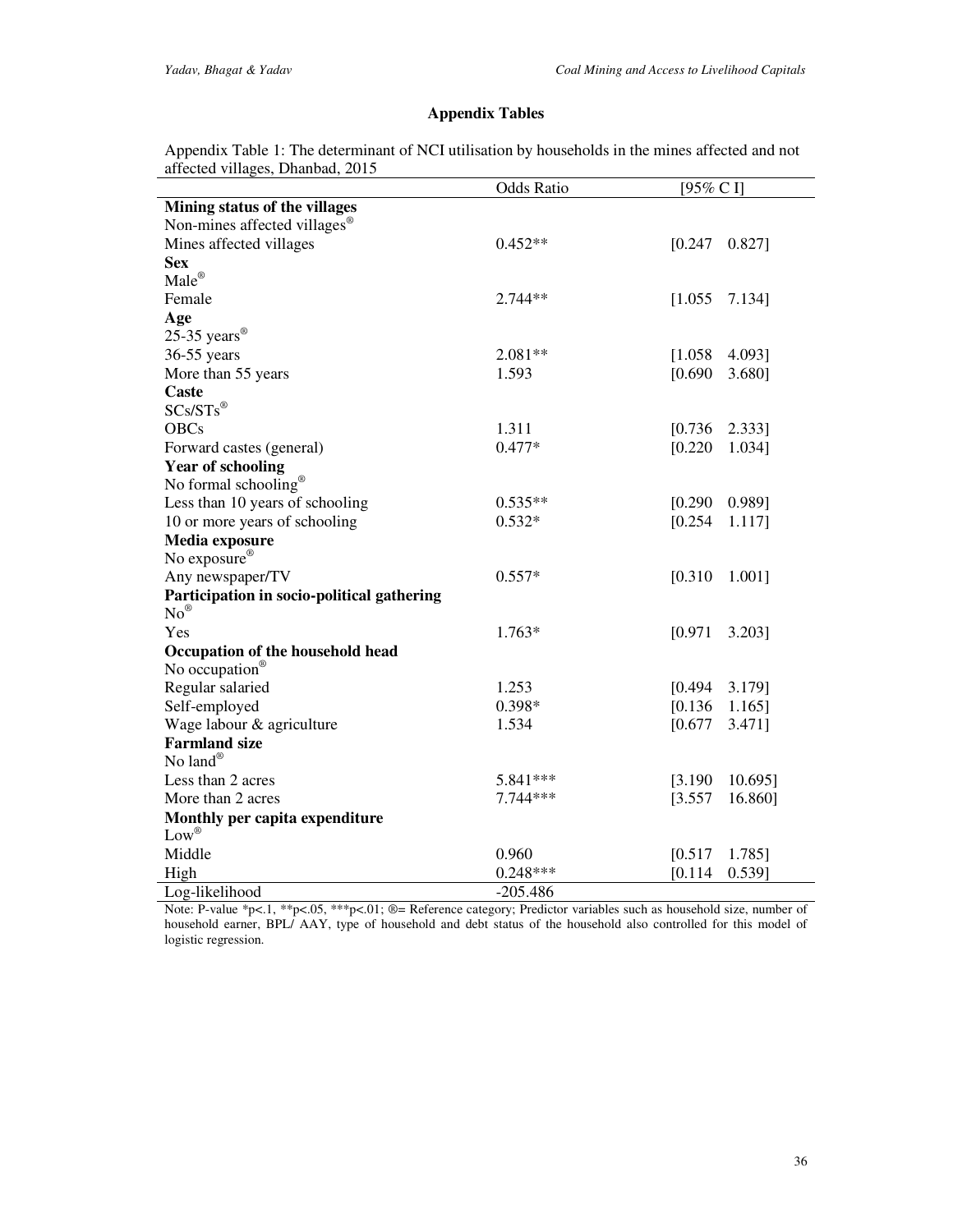|                                          | <b>Odds Ratio</b> | [95% C I]           |
|------------------------------------------|-------------------|---------------------|
| Mining status of the villages            |                   |                     |
| Non-mines affected villages <sup>®</sup> |                   |                     |
| Mines affected villages                  | $1.964**$         | [1.048]<br>3.678]   |
| Media exposure                           |                   |                     |
| No exposure <sup>®</sup>                 |                   |                     |
| Any newspaper/TV                         | 2.967***          | [1.460]<br>6.031]   |
| Participation in a social gathering      |                   |                     |
| $No^{\circledR}$                         |                   |                     |
| <b>Yes</b>                               | $1.728*$          | [0.944]<br>3.165]   |
| <b>BPL/AAY</b>                           |                   |                     |
| $No^{\circledR}$                         |                   |                     |
| Yes                                      | $27.261***$       | [13.218]<br>56.220] |
| Monthly per capita expenditure           |                   |                     |
| $Low^{\circledR}$                        |                   |                     |
| Middle                                   | $1.985*$          | [0.969]<br>4.069]   |
| High                                     | 2.983***          | [1.310]<br>6.794]   |
| Debt status of household                 |                   |                     |
| $No^{\circledR}$                         |                   |                     |
| Yes                                      | 1.590*            | [0.959]<br>2.638]   |
| Log-likelihood                           | $-199.105$        |                     |

Appendix Table 2: The determinant of SCI utilisation by households in the mines affected and not affected villages, Dhanbad, 2015

Note: P-value \*p<.1, \*\*p<.05, \*\*\*p<.01; ®= Reference category; Predictor variables such as sex, age, household size, caste, years of schooling, occupation of the head of household, number of household earners, farmland size status of the household are controlled for this model of logistic regression.; Abbreviations- Below Poverty Line (BPL), Antyodaya Anna Yojna (AAY).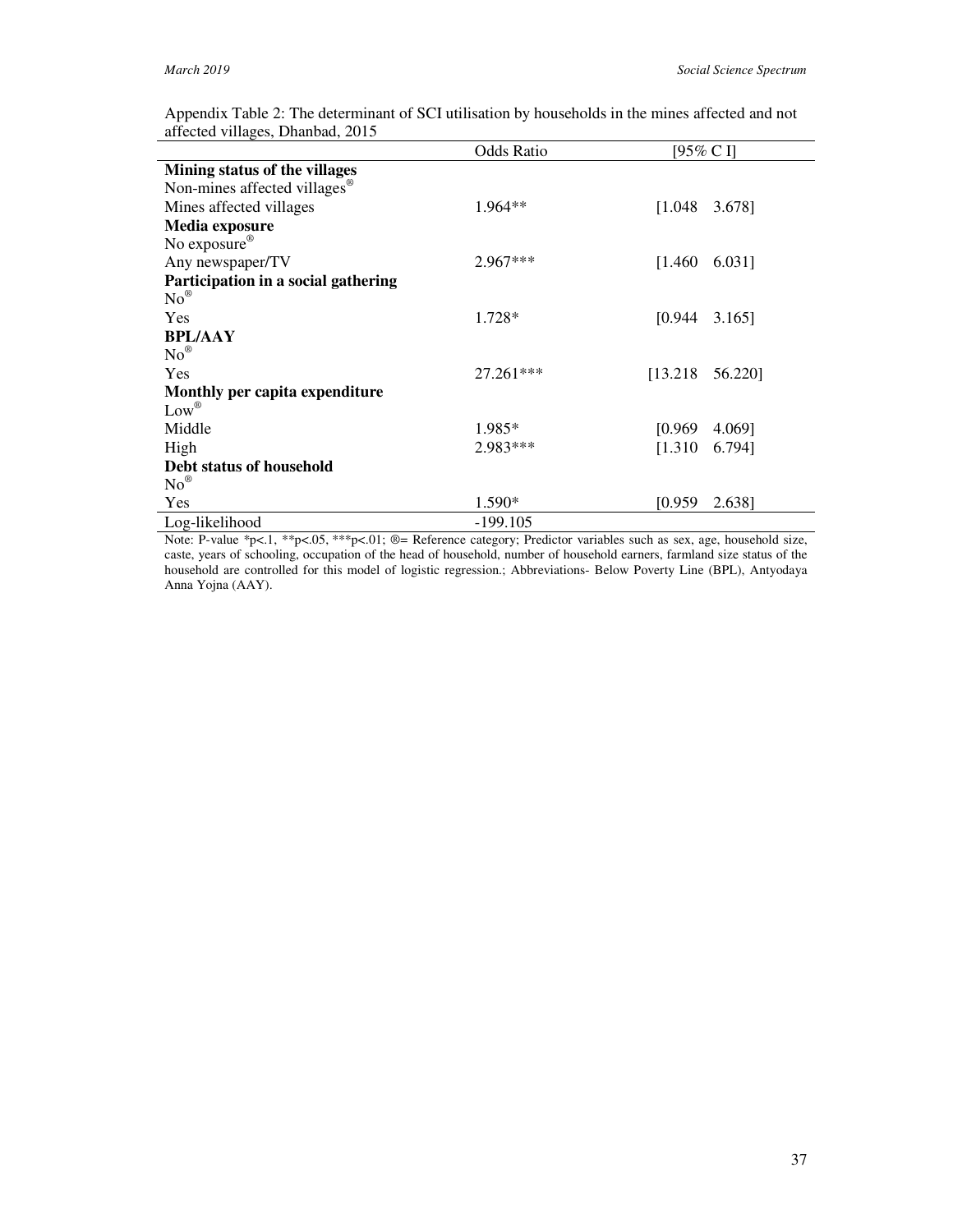|                                          | <b>Odds Ratio</b> | $[95\% \text{ C} ]$  |
|------------------------------------------|-------------------|----------------------|
| Mining status of the villages            |                   |                      |
| Non-mines affected villages <sup>®</sup> |                   |                      |
| Mines affected villages                  | 0.771             | [0.430]<br>1.383]    |
| <b>Sex</b>                               |                   |                      |
| Male                                     |                   |                      |
| Female                                   | $0.179***$        | [0.052]<br>$0.617$ ] |
| Caste                                    |                   |                      |
| $SCs/STs^{\circledR}$                    |                   |                      |
| <b>OBCs</b>                              | $2.230***$        | [1.278]<br>3.891]    |
| Forward castes (general)                 | $2.635***$        | [1.304]<br>5.326]    |
| Media exposure                           |                   |                      |
| No exposure®                             |                   |                      |
| Any newspaper/TV                         | 1.936**           | [1.067]<br>3.512]    |
| Participation in the social gathering    |                   |                      |
| $No^{\circledR}$                         |                   |                      |
| Yes                                      | $0.537**$         | [0.310]<br>0.931]    |
| Occupation of the household head         |                   |                      |
| No occupation®                           |                   |                      |
| Regular salaried                         | $2.437*$          | [0.984]<br>6.033]    |
| Self employed                            | 1.896             | [0.757]<br>4.751]    |
| Wage labourers & agriculture             | 0.807             | [0.353]<br>1.846]    |
| Size of the household                    |                   |                      |
| 1-3 members <sup>®</sup>                 |                   |                      |
| 4-5 members                              | 2.264**           | 4.724]<br>[1.085]    |
| 6 or more members                        | $2.242**$         | [1.013]<br>4.960]    |
| <b>BPL/AAY</b>                           |                   |                      |
| N <sub>o</sub>                           |                   |                      |
| Yes                                      | $0.561**$         | [0.322]<br>$0.977$ ] |
| <b>Farmland size</b>                     |                   |                      |
| No land®                                 |                   |                      |
| Less than 2 acres                        | 1.870**           | [1.073]<br>3.259]    |
| More than 2 acres                        | 2.327**           | [1.157]<br>4.678]    |
| Log-likelihood                           | $-215.637$        |                      |

Appendix Table 3: The determinant of HCI utilisation by households in the mines affected and not affected villages, Dhanbad, 2015

Note: P-value \*p<.1, \*\*p<.05, \*\*\*p<.01; ®= Reference category; Predictor variables such as age, number of household earner, farmland size, MPCE, and debt status of the household are controlled for this model of logistic regression. Abbreviations- Below Poverty Line (BPL), Antyodaya Anna Yojna (AAY).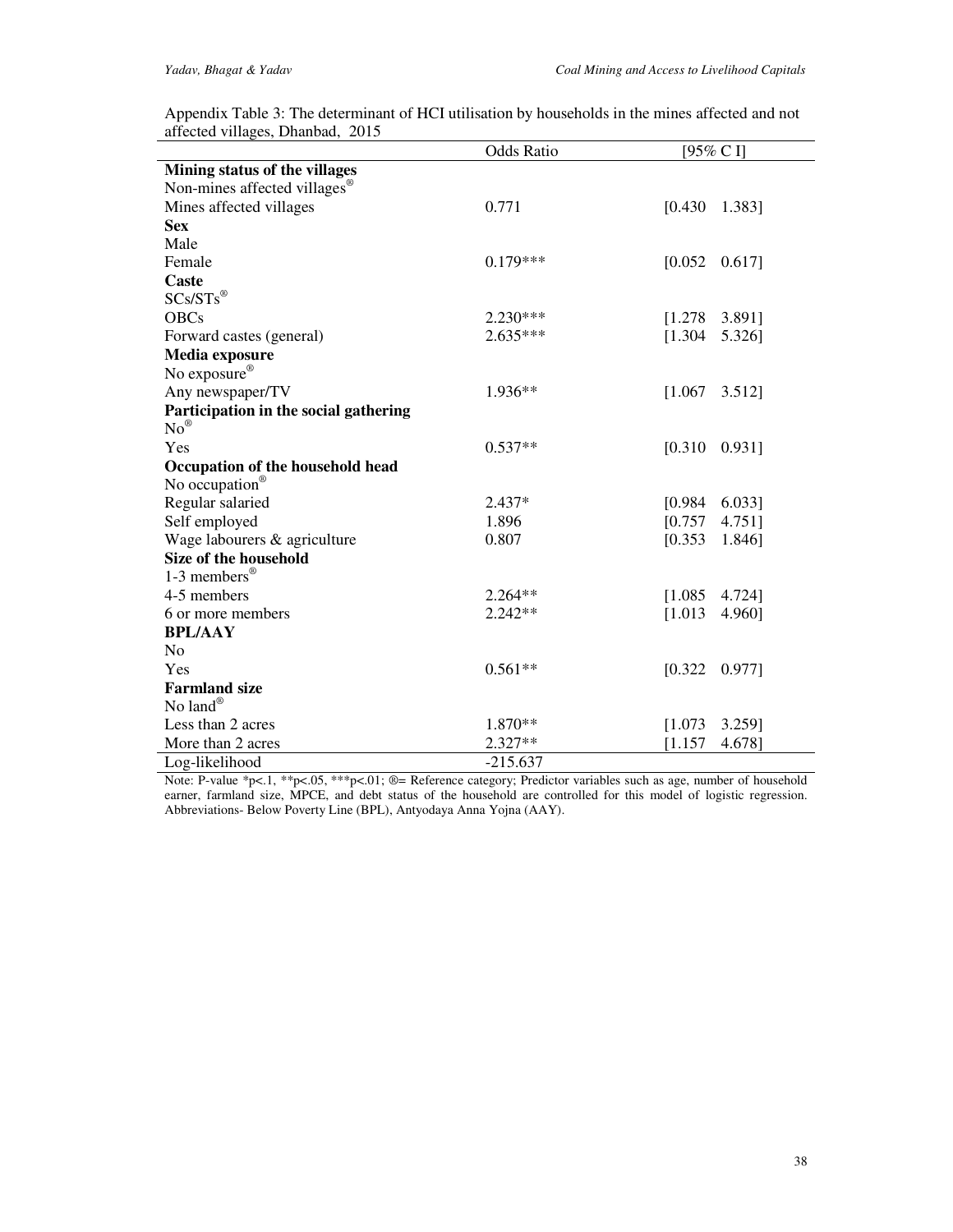**Occupation of the household head** 

**Number of household earners**

Less than two earners<sup>®</sup>

No occupation<sup>®</sup>

| affected villages, Dhanbad., 2015        |                   |         |           |
|------------------------------------------|-------------------|---------|-----------|
|                                          | <b>Odds Ratio</b> |         | [95% C I] |
| Mining status of the villages            |                   |         |           |
| Non-mines affected villages <sup>®</sup> |                   |         |           |
| Mines affected villages                  | 0.891             | [0.489] | 1.624]    |
| Age of the household head                |                   |         |           |
| 25-35 years $^{\circledR}$               |                   |         |           |
| $36-55$ years                            | 1.650             | [0.761  | 3.581]    |
| More than 55 years                       | $2.251*$          | [0.879] | 5.769]    |
| Year of schooling of the household head  |                   |         |           |
| No formal schooling <sup>®</sup>         |                   |         |           |
| Less than 10 years of schooling          | $2.158**$         | [1.018  | 4.575]    |
| 10 or more years of schooling            | $2.749**$         | [1.190] | 6.351]    |
| Media exposure                           |                   |         |           |
| No exposure $^{\circledR}$               |                   |         |           |
| Any newspaper/TV media                   | $7.627***$        | [3.887] | 14.967]   |
| Size of the household                    |                   |         |           |
| 1-3 members <sup>®</sup>                 |                   |         |           |
| 4-5 members                              | $0.480*$          | [0.229] | 1.006]    |
| 6 or more members                        | 0.599             | [0.260] | 1.380]    |
| <b>BPL/AAY</b>                           |                   |         |           |
| $No^{\circledR}$                         |                   |         |           |
| Yes                                      | $0.268***$        | [0.119] | 0.608]    |

Appendix Table 4: The determinant of ECI utilisation by households in the mines affected and not affected villages, Dhanbad., 2015

Note: P-value \*p<.1, \*\*p<.05, \*\*\*p<.01; ®= Reference category; Predictor variables such as sex, caste, access to Member of the Legislative Assembly (MLA), farmland holding, debt status of the household are controlled for this model of logistic regression. Abbreviations- Below Poverty Line (BPL), Antyodaya Anna Yojna (AAY).

Regular salaried 2.326\* [0.882 6.130] Self employed 2.369\* [0.863 6.501] Wage labourers & agriculture 0.632 [0.246 1.621]

Two or more earners 2.197<sup>\*\*</sup> [1.137 4.246]

Log-likelihood -180.233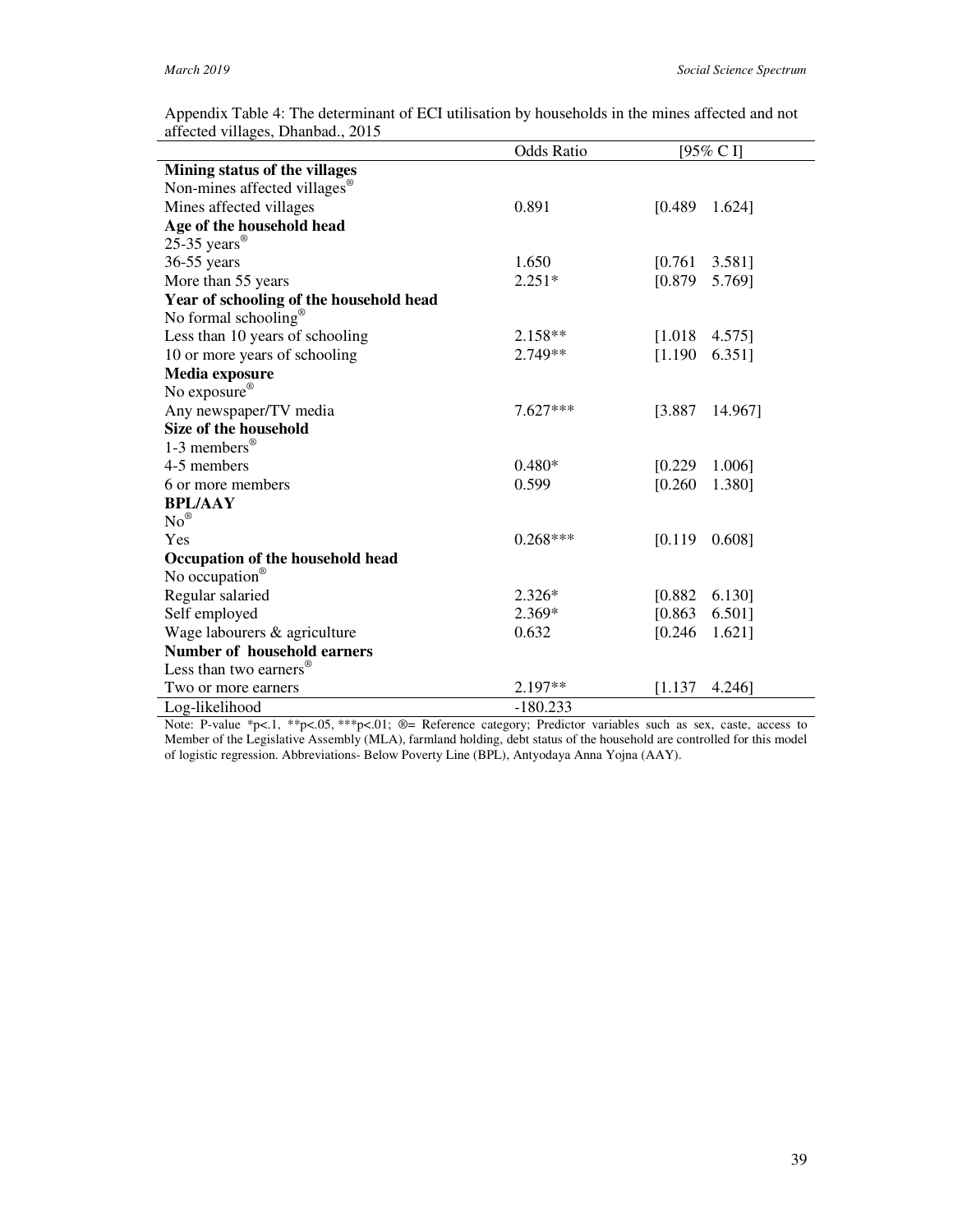| Appendix Table 5: The determinant of PCI utilisation by households in the mines affected and not |  |
|--------------------------------------------------------------------------------------------------|--|
| affected villages, Dhanbad, 2015                                                                 |  |

|                                          | <b>Odds Ratio</b> | [95% C I]            |
|------------------------------------------|-------------------|----------------------|
| Mining status of the villages            |                   |                      |
| Non-mines affected villages <sup>®</sup> |                   |                      |
| Mines affected villages                  | 2.392**           | [1.128]<br>5.074]    |
| Size of the household                    |                   |                      |
| 1-3 members <sup>®</sup>                 |                   |                      |
| 4-5 members                              | 1.386             | [0.607]<br>$3.162$ ] |
| 6 or more members                        | $3.590***$        | [1.386]<br>9.304]    |
| Year of schooling of the household head  |                   |                      |
| No formal schooling <sup>®</sup>         |                   |                      |
| Less than 10 years of schooling          | 1.332             | [0.605]<br>2.931]    |
| 10 or more years of schooling            | 3.269**           | [1.315]<br>8.126]    |
| Media exposure                           |                   |                      |
| No exposure®                             |                   |                      |
| Any newspaper/TV                         | $6.321***$        | [3.016]<br>13.249]   |
| Age of the household head                |                   |                      |
| 25-35 years $^{\circledR}$               |                   |                      |
| 36-55 years                              | 2.159*            | [0.917]<br>5.083]    |
| More than 55 years                       | 3.784**           | [1.299]<br>11.027]   |
| <b>BPL/AAY</b>                           |                   |                      |
| $No^{\circledR}$                         |                   |                      |
| Yes                                      | $0.207***$        | [0.101]<br>$0.423$ ] |
| <b>Farmland size</b>                     |                   |                      |
| No land®                                 |                   |                      |
| Less than 2 acres                        | 1.443             | [0.718]<br>2.902]    |
| More than 2 acres                        | 3.814***          | [1.523]<br>9.553]    |
| Monthly per capita expenditure           |                   |                      |
| $Low^{\circledR}$                        |                   |                      |
| Middle                                   | 1.005             | [0.458]<br>2.208]    |
| High                                     | 4.736***          | [1.947]<br>11.521]   |
| Debt status of household                 |                   |                      |
| $No^{\circledR}$                         |                   |                      |
| Yes                                      | $0.481**$         | [0.256]<br>0.904]    |
| Log-likelihood                           | $-149.107$        |                      |

Note: P-value \*p<.1, \*\*p<.05, \*\*\*p<.01; ®= Reference category; Predictor variables such as sex, caste, participation in a social gathering, the occupation of the head of households, and the number of household earners are controlled for this model of logistic regression. Abbreviations- Below Poverty Line (BPL), Antyodaya Anna Yojna (AAY).